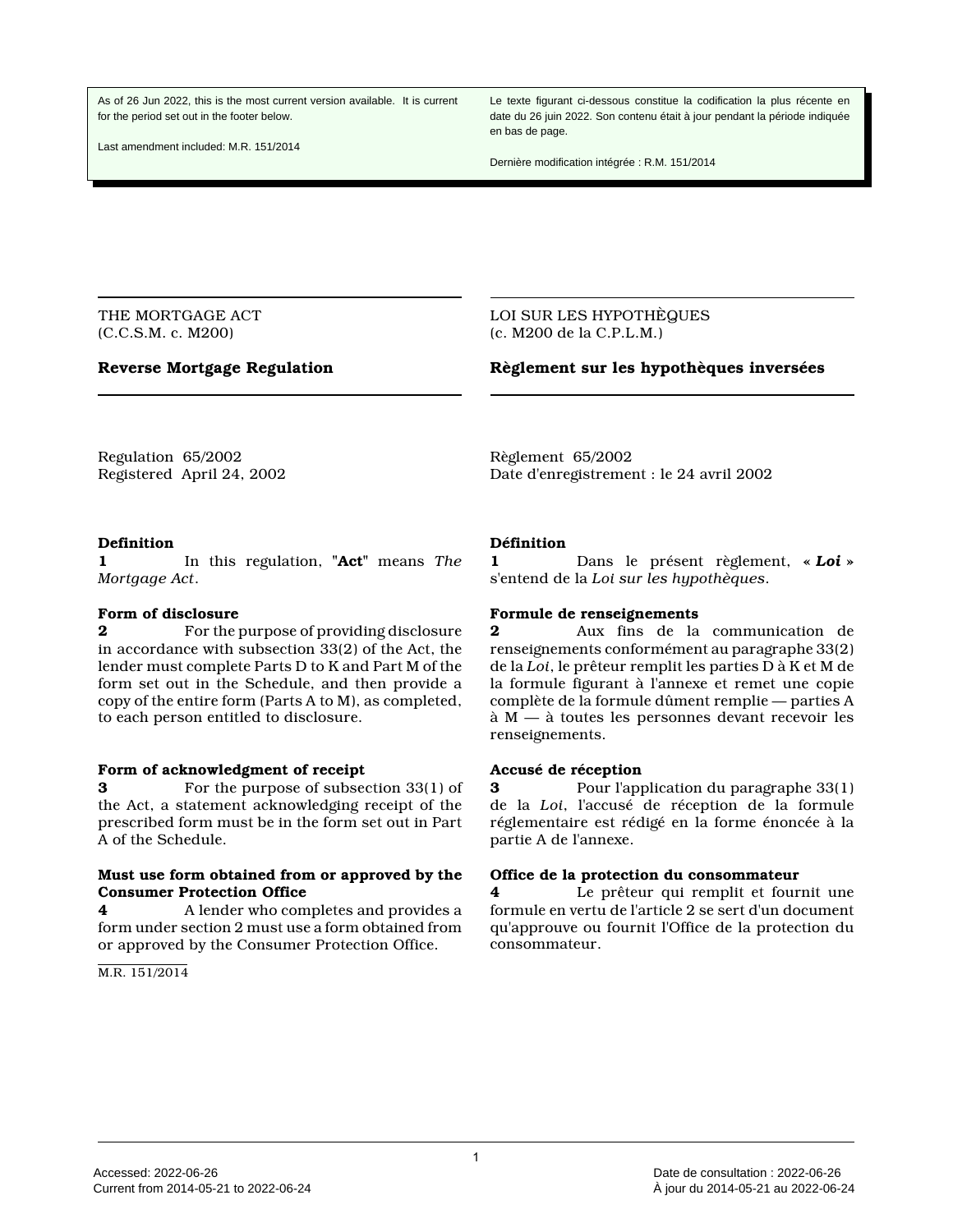### **Schedule not to be altered**

**5** If, in a form that is provided to a person under section 2, one or more words have been added or deleted such that the alteration changes the substantive meaning of the form or is likely to mislead, the form as altered is invalid for the purposes of the Act.

### **Disclosure invalid if terms change**

**6** If there is a material change in any information disclosed in a form that is provided to a person under section 2, between the times when

(a) the lender first provides a copy of the form to a person entitled to disclosure; and

(b) the reverse mortgage loan is secured by a charge on real property;

any form that was provided to a person under section 2 in respect of the loan is invalid for the purposes of the Act.

# **Coming into force**

**7** This regulation comes into force on the day *The Mortgage Amendment Act*, S.M. 2001, c. 11, comes into force.

### **Interdiction de modifier l'annexe**

**5** Une formule fournie en vertu de l'article 2 qui fait l'objet de changements de fond ou de changements pouvant induire le lecteur en erreur est nulle pour l'application de la *Loi* .

### **Nullité de la formule**

**6** Le fait d'apporter des changements importants aux renseignements figurant sur une formule fournie en vertu de l'article 2 à l'égard d u prêt entre les moments indiqués ci-après entraîne, pour l'application de la *Loi*, la nullité de la formule :

a) le moment où le prêteur remet pour la première fois une copie de la formule à une personne devant recevoir des renseignements;

b) le moment où le prêt hypothécaire inversé est garanti par une charge sur des biens réels.

# **Entrée en vigueur**

**7** Le présent règlement entre en vigueur en même temps que la *Loi modifiant la Loi sur les hypothèques*, c. 11 des *L.M. 2001* .

April 10, 2002 **Minister of Consumer and Corporate Affairs/ Le ministre de la Consommation et des Corporations,**

Scott Smith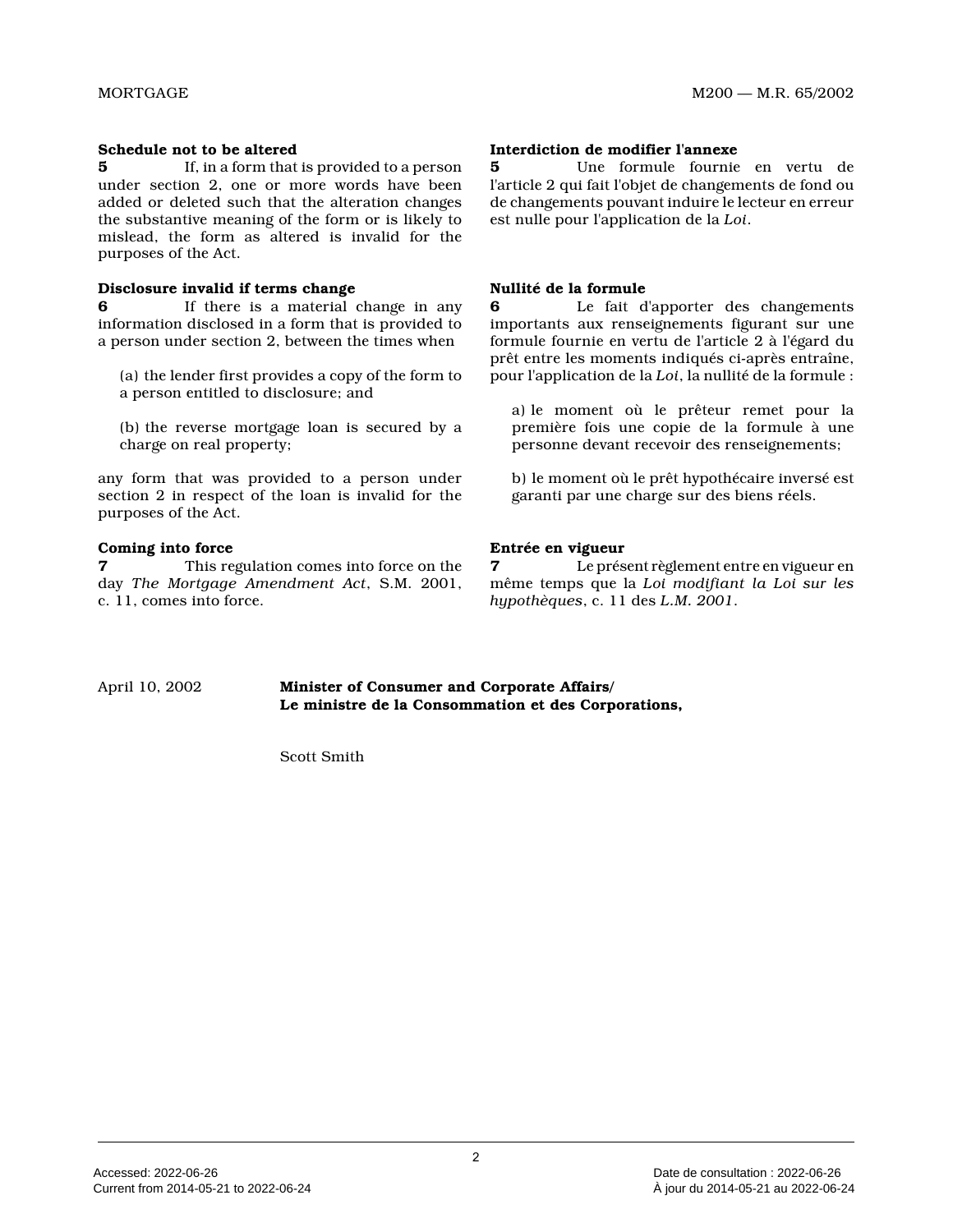# **SCHEDULE**

### **REVERSE MORTGAGE DISCLOSURE FORM**

# **THIS DISCLOSURE FORM HAS IMPORTANT INFORMATION ABOUT THE REVERSE MORTGAGE YOU ARE CONSIDERING. THE FORM CONSISTS OF PARTS A TO M. BE SURE YOU READ ALL PARTS.**

**THE LENDER MUST GIVE A COPY OF THIS FORM TO EACH PERSON WHO SIGNS IT** *(excluding witnesses)* .

# **A. SIGN TO SHOW YOU RECEIVED THE FORM**

Manitoba's *Mortgage Act* requires that the lender give you this form because you are considering a reverse mortgage. It also requires the lender to give the form to any person whose consent to the mortgage is required under the *Homesteads Act*. This will usually be a spouse or common-law partner who does not own the property that may be mortgaged.

The *Mortgage Act* also requires that the lender give this form to you, and anyone whose consent to the mortgage is required by the *Homesteads Act*, **before** the start of a **seven calendar-day period** (cooling-off period) that must have ended before you sign the mortgage or any other document that requires you to sign the mortgage.

The seven-day cooling-off period does not begin until the day after you and any person whose consent is required under the *Homesteads Act* have signed this form to show that it has been received. Signatures must be witnessed by a Commissioner for Oaths, Notary Public or other person who can take affidavits under the *Manitoba Evidence Act* .

# **THIS IS NOT A CONTRACT. YOUR SIGNING DOES NOT REQUIRE YOU TO TAKE THE LOAN. IT ONLY SHOWS THAT YOU RECEIVED THE DISCLOSURE FORM .**

|                                                                       | Borrower (please print name) |         |
|-----------------------------------------------------------------------|------------------------------|---------|
|                                                                       |                              | Date    |
| Witness (Commissioner for Oaths for Manitoba,<br>Notary Public, etc.) | Signature of Borrower        | (u/m/d) |
|                                                                       | Borrower (please print name) |         |
|                                                                       |                              | Date    |
| Witness (Commissioner for Oaths for Manitoba,<br>Notary Public, etc.) | Signature of Borrower        | (u/m/d  |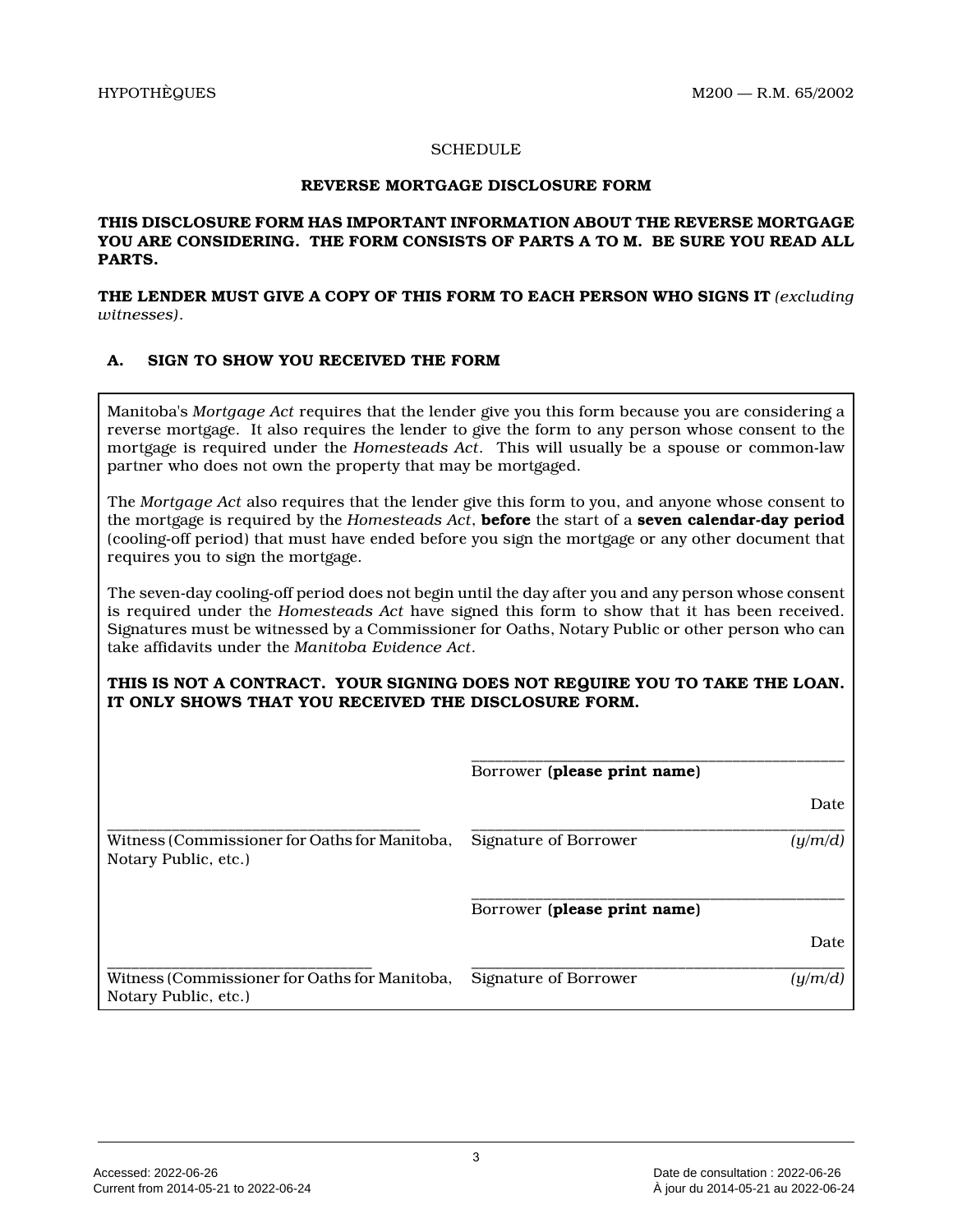| THIS IS NOT A CONTRACT. YOUR SIGNING DOES NOT REQUIRE YOU TO CONSENT TO THE<br>LOAN. IT ONLY SHOWS THAT YOU RECEIVED THE DISCLOSURE FORM. |                                                         |         |
|-------------------------------------------------------------------------------------------------------------------------------------------|---------------------------------------------------------|---------|
|                                                                                                                                           | Person Whose Consent is Required<br>(please print name) |         |
|                                                                                                                                           |                                                         | Date    |
| Witness (Commissioner for Oaths for Manitoba,<br>Notary Public, etc.)                                                                     | Signature of Person Whose<br>Consent is Required        | (y/m/d) |
|                                                                                                                                           | Person Whose Consent is Required<br>(please print name) |         |
|                                                                                                                                           |                                                         | Date    |
| Witness (Commissioner for Oaths for Manitoba,<br>Notary Public, etc.)                                                                     | Signature of Person Whose<br>Consent is Required        | (y/m/d) |

# **B. WHAT IF I SIGNED THE MORTGAGE BEFORE RECEIVING THE DISCLOSURE FORM?**

If you have already signed the mortgage or any other document that obligates you to sign the mortgage and you do not want to continue with the loan, the Mortgage Act might allow you to cancel. If you have already spent all or part of the loan funds, the Act might reduce your obligations under the loan. You should call the Consumer Protection Office at 945-3800 or 1-800-782-0067 (toll free in Manitoba) if you want more information.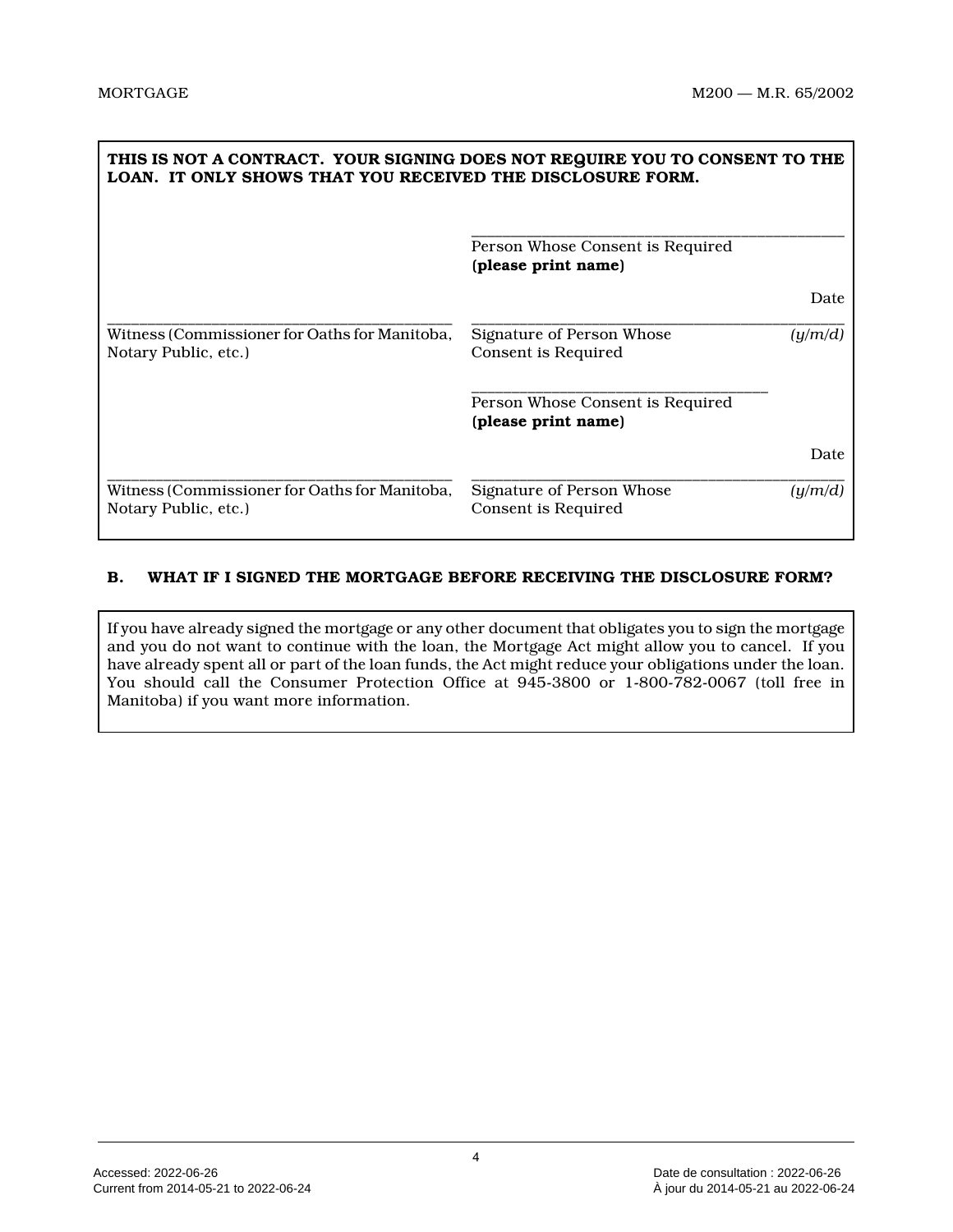# **C. REVERSE MORTGAGES ARE NOT LIKE ORDINARY MORTGAGES**

- 1. A reverse mortgage is a loan based on the equity you have in the property being mortgaged. The loan amount may depend on such factors as the amount of equity you have in the property, your age, and the location and value of the property. As with other mortgages, you owe interest on the money borrowed through a reverse mortgage.
- 2. Reverse mortgages usually differ from ordinary mortgages in at least two important ways:

a) the interest rate is usually higher with reverse mortgages than with short term conventional mortgages; and

b) with reverse mortgages, the loan is usually not required to be repaid until the borrower dies or the property is sold.

Since you usually make no payments before the end of the loan, the amount of debt you owe under a reverse mortgage loan will accumulate. Depending on the interest rate and the amount of the loan, the amount of debt can accumulate quickly.

- 3. A risk with a reverse mortgage loan is that your debt can consume all of your equity in the property. As a result, you or your family may find that equity being counted on for other purposes no longer exists. Tables in Part M show how your equity in the property could be affected by the interest rate, the length of the loan you are considering and changes in the value of your property.
- 4. Unless a judge orders otherwise, you will not have to pay back more than the fair market value of your property as determined when the property is sold or otherwise transferred to a new owner.

\_\_\_\_\_\_\_\_\_\_\_\_\_\_\_\_\_\_\_\_\_\_\_\_\_\_\_\_\_\_\_\_\_\_\_\_\_\_\_\_\_\_\_\_\_\_\_\_\_\_\_\_\_\_\_\_\_\_\_\_\_\_\_\_\_\_\_\_\_\_\_\_\_\_\_\_\_\_\_\_\_\_\_\_\_\_\_\_\_\_\_

# **D. LENDER**

\_\_\_\_\_\_\_\_\_\_\_\_\_\_\_\_\_\_\_\_\_\_\_\_\_\_\_\_\_\_\_\_\_\_\_\_\_\_\_\_\_\_\_\_\_\_\_\_\_\_\_\_\_\_\_\_\_\_\_\_\_\_\_\_\_\_\_\_\_\_\_\_\_\_\_\_\_\_\_\_\_\_\_\_\_\_\_\_\_\_\_ Lender **(prospective mortgagee)**

**Address** 

\_\_\_\_\_\_\_\_\_\_\_\_\_\_\_\_\_\_\_\_\_\_\_\_\_\_\_\_\_\_\_\_\_\_\_\_\_\_\_\_\_\_\_\_\_\_\_\_\_\_\_\_\_\_\_\_\_\_\_\_\_\_\_\_\_\_\_\_\_\_\_\_\_\_\_\_\_\_\_\_\_\_\_\_\_\_\_\_\_\_\_ Contact Person Phone Number of Contact Person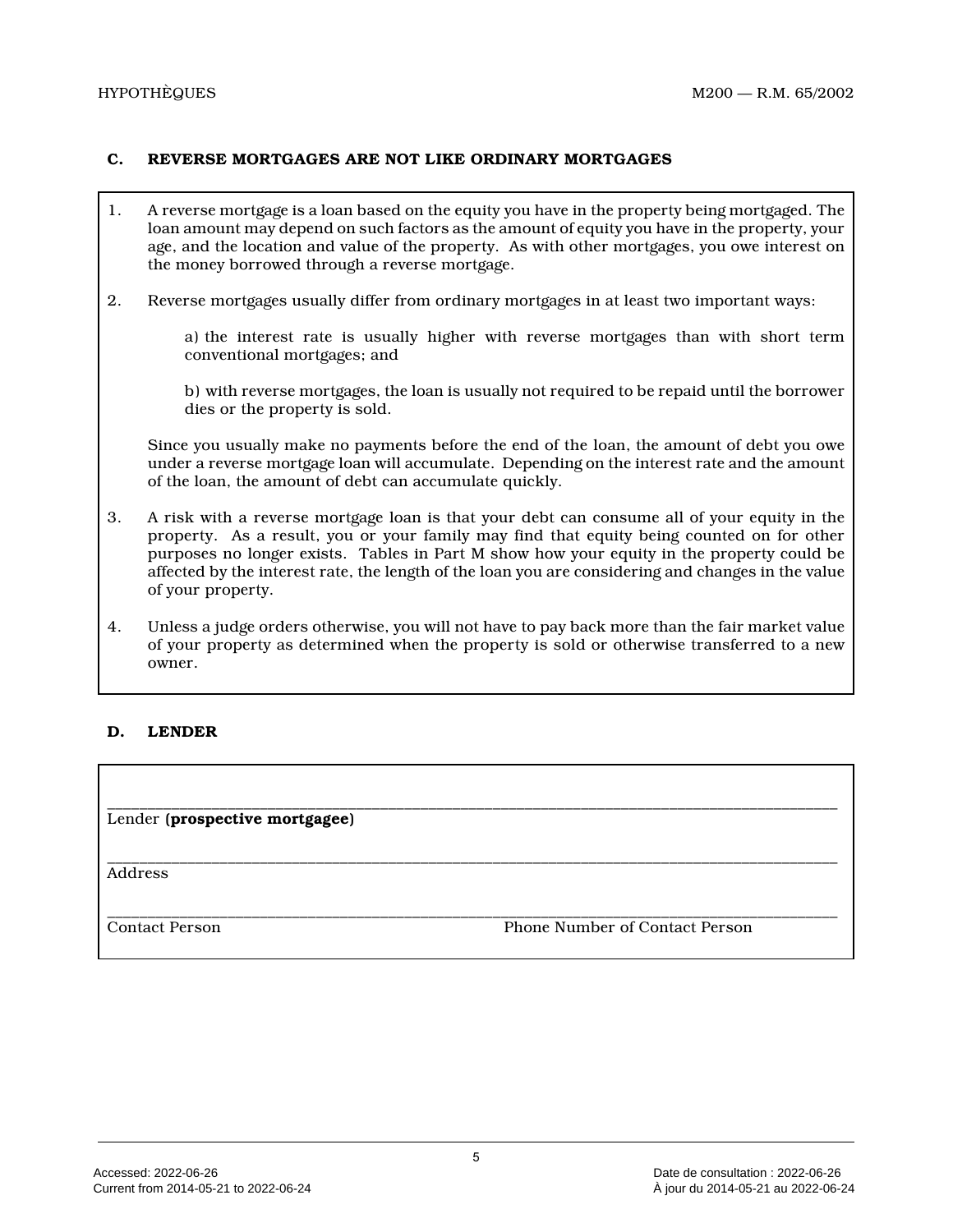### E. PROPERTY TO BE MORTGAGED

| Address           |                                |
|-------------------|--------------------------------|
|                   |                                |
|                   |                                |
|                   |                                |
|                   |                                |
| Legal Description |                                |
|                   | (attach schedule if necessary) |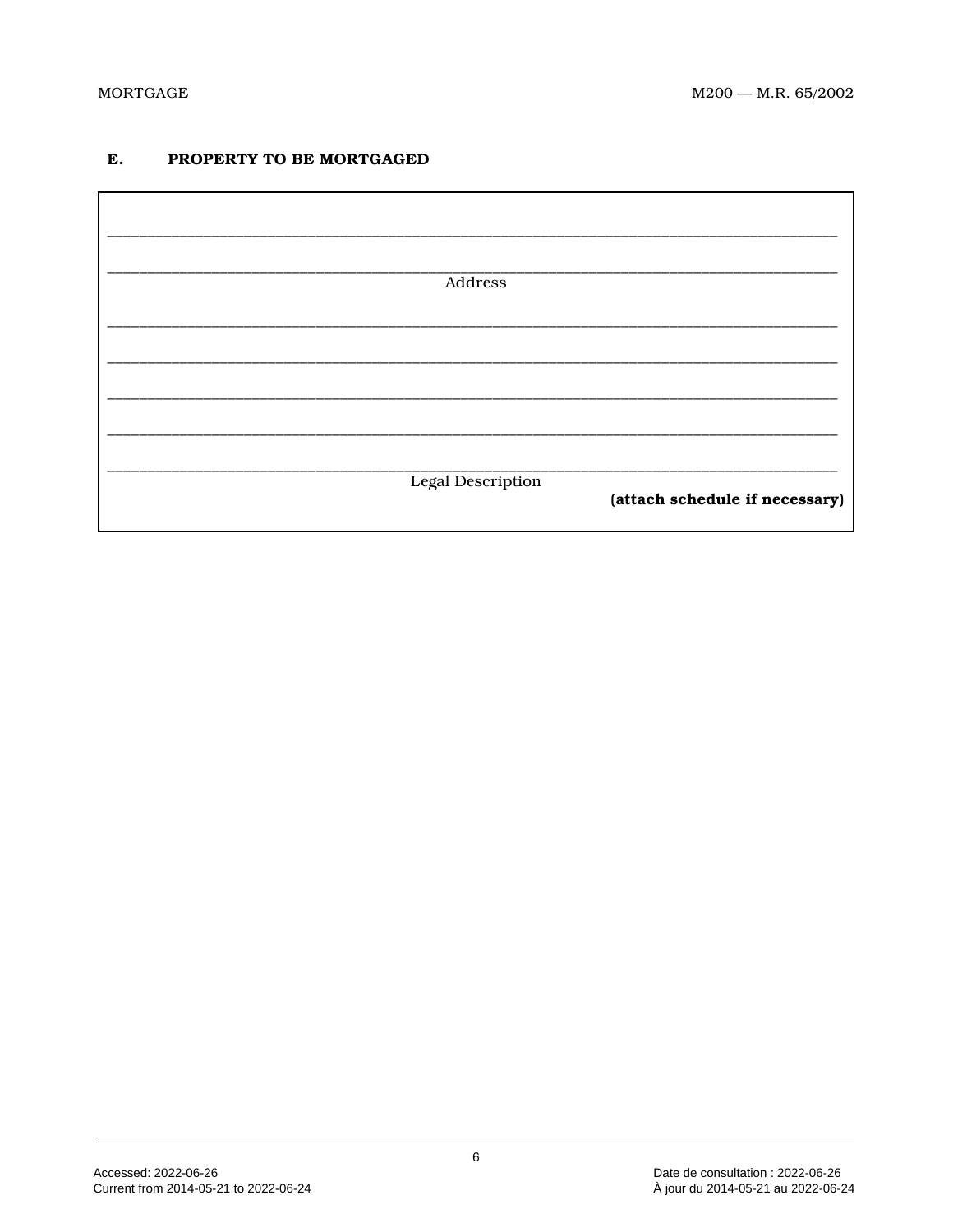# **F. FEES AND OTHER COSTS OF THE LOAN**

| 1. | Fees and Other Costs the Lender Requires the Borrower to Pay to the Lender or Another<br>Person as a Result of this Loan |                                                                                   |                                                                                                      |                                |  |
|----|--------------------------------------------------------------------------------------------------------------------------|-----------------------------------------------------------------------------------|------------------------------------------------------------------------------------------------------|--------------------------------|--|
|    |                                                                                                                          | (if estimated, place E in the brackets)                                           |                                                                                                      |                                |  |
|    |                                                                                                                          |                                                                                   | a) property appraisal $S_{\text{max}}$ ( ) paid from loan paid from another source                   | $\S$ ()                        |  |
|    | b) independent<br>legal advice                                                                                           |                                                                                   | \$ ____ () paid from loan paid from another source                                                   | $\S$ ()                        |  |
|    |                                                                                                                          |                                                                                   | c) application fee \$ () paid from loan baid from another source                                     | $\S$ ()                        |  |
|    | result of this loan (identify each)                                                                                      |                                                                                   | d) Other fees and costs the lender requires the borrower to pay to the lender or another person as a |                                |  |
|    |                                                                                                                          |                                                                                   |                                                                                                      |                                |  |
|    |                                                                                                                          |                                                                                   |                                                                                                      |                                |  |
|    |                                                                                                                          |                                                                                   | \$ _____ () paid from loan paid from another source \$ ____ ()                                       |                                |  |
|    |                                                                                                                          |                                                                                   |                                                                                                      |                                |  |
|    |                                                                                                                          |                                                                                   |                                                                                                      |                                |  |
|    |                                                                                                                          |                                                                                   | \$ _____ () paid from loan paid from another source \$ ____ ()                                       |                                |  |
|    |                                                                                                                          |                                                                                   |                                                                                                      | (attach schedule if necessary) |  |
| 2. |                                                                                                                          | Subtotal: Fees and Other Costs paid from loan                                     |                                                                                                      | $\S$ ()                        |  |
| 3. |                                                                                                                          | Subtotal: Fees and Other Costs paid from a source<br>of funds other than the loan |                                                                                                      | $S_{---}( )$                   |  |
| 4. |                                                                                                                          | $\S$ ()<br><b>Total Fees and Other Costs</b>                                      |                                                                                                      |                                |  |

# **G. LOAN AMOUNT GOING TO BORROWER AND TOTAL AMOUNT BEING BORROWED**

|    | Actual loan funds you would receive                                                        |  |
|----|--------------------------------------------------------------------------------------------|--|
| 2. | Actual amount of funds you would have to repay, excluding interest<br>$(F.2.$ plus $G.1.)$ |  |

7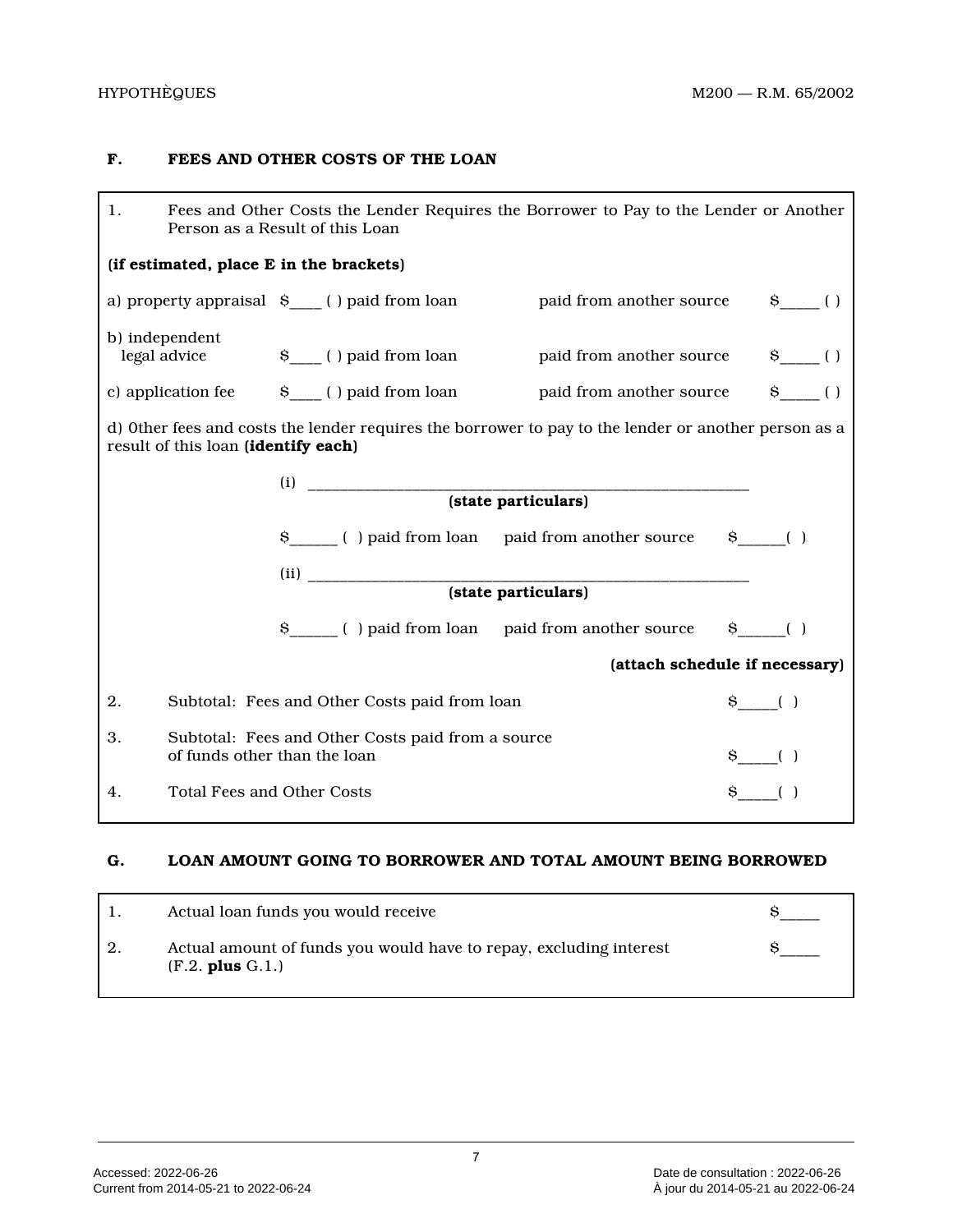# **H. INTEREST COSTS**

| 1.    | <b>Interest Rate Changes</b>                                                                                                            |
|-------|-----------------------------------------------------------------------------------------------------------------------------------------|
| a)    | the interest rate will be equal to (describe method of determining the interest rate)                                                   |
|       |                                                                                                                                         |
|       |                                                                                                                                         |
| b)    | the interest rate can change every _______ months                                                                                       |
| c)    | the first date when the interest rate will possibly change is                                                                           |
|       | (describe date)                                                                                                                         |
| 2.    | Initial interest rate 10%                                                                                                               |
| 3.    | Interest will be compounded _______ times per year                                                                                      |
| 4.    | Due to the effect of compounding, the effective initial interest rate is _______ % per year                                             |
| 5.    | Based on the initial interest rate, the amount of interest that would accumulate during<br>first 12 months of the loan is $\frac{1}{2}$ |
| Note: | You are subject to interest rate risk. The higher the interest rate, the faster your<br>equity in the property will decrease.           |

# **I. DATE LOAN TO BE REPAID**

If you do what you are required to do under the loan, it will not have to be repaid, unless a judge orders otherwise, until the earlier of

days after the date the property is sold by you;

Or

days after the date of your death or, if there is more than one borrower, the death of the last borrower to die.

It is important to note that the debt may have to be repaid before the death of the borrower(s) or the sale of the property by the borrower(s). This can happen if you fail to do what is required under the loan such as fail to pay property taxes or insurance or fail to maintain the property in good condition.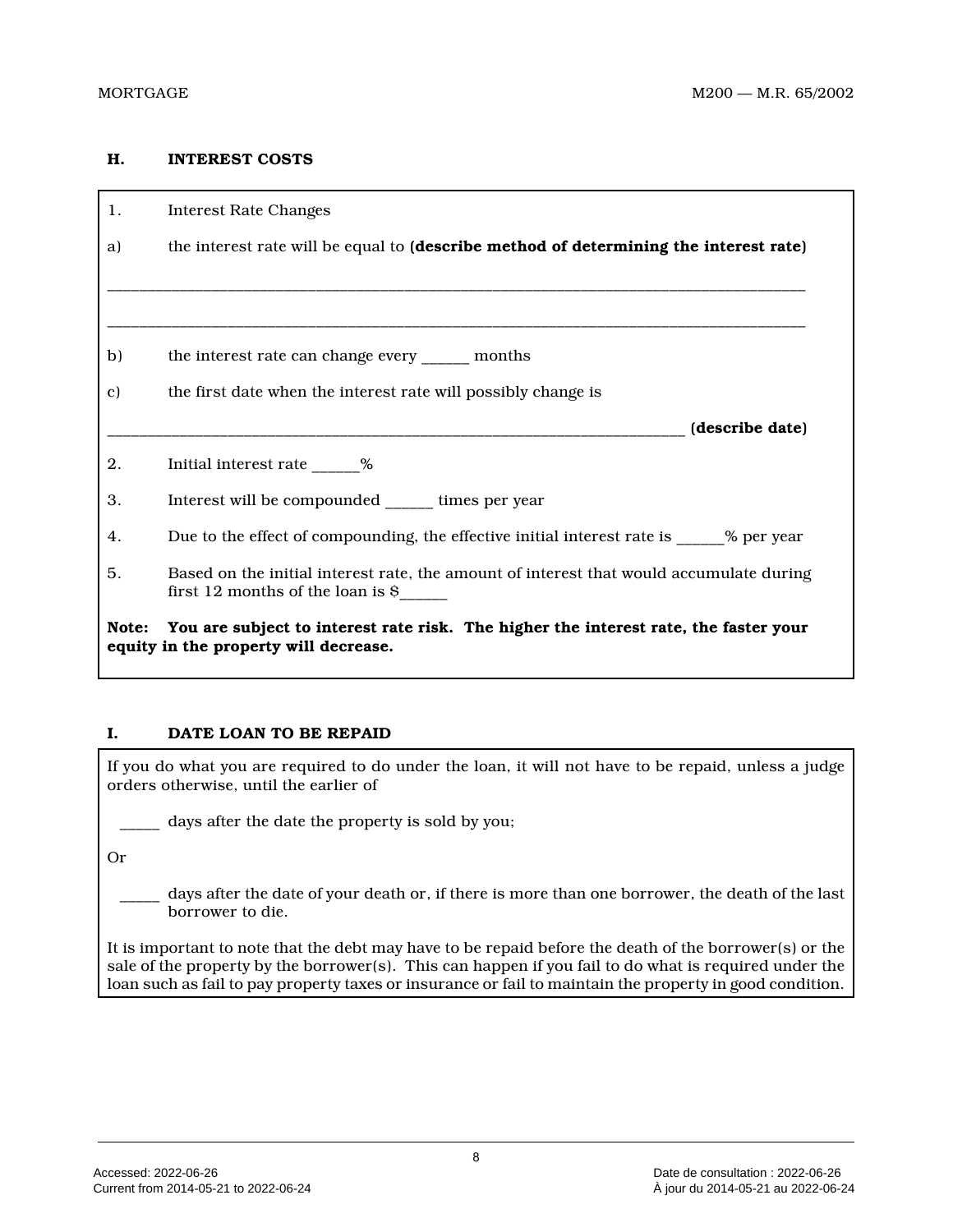# **J. EARLY REPAYMENT**

| 1. | Partial prepayments of the loan are permitted _______ yes ______ no<br>(if partial prepayments of the loan are permitted, indicate any conditions) |
|----|----------------------------------------------------------------------------------------------------------------------------------------------------|
| 2. | If the loan is prepaid in full, there is a prepayment penalty ______ yes ______ no<br>(if there is a penalty, state how it is determined)          |
| 3. | Prepayment of accumulated interest is permitted _______ yes _______ no<br>(state any conditions)                                                   |
|    |                                                                                                                                                    |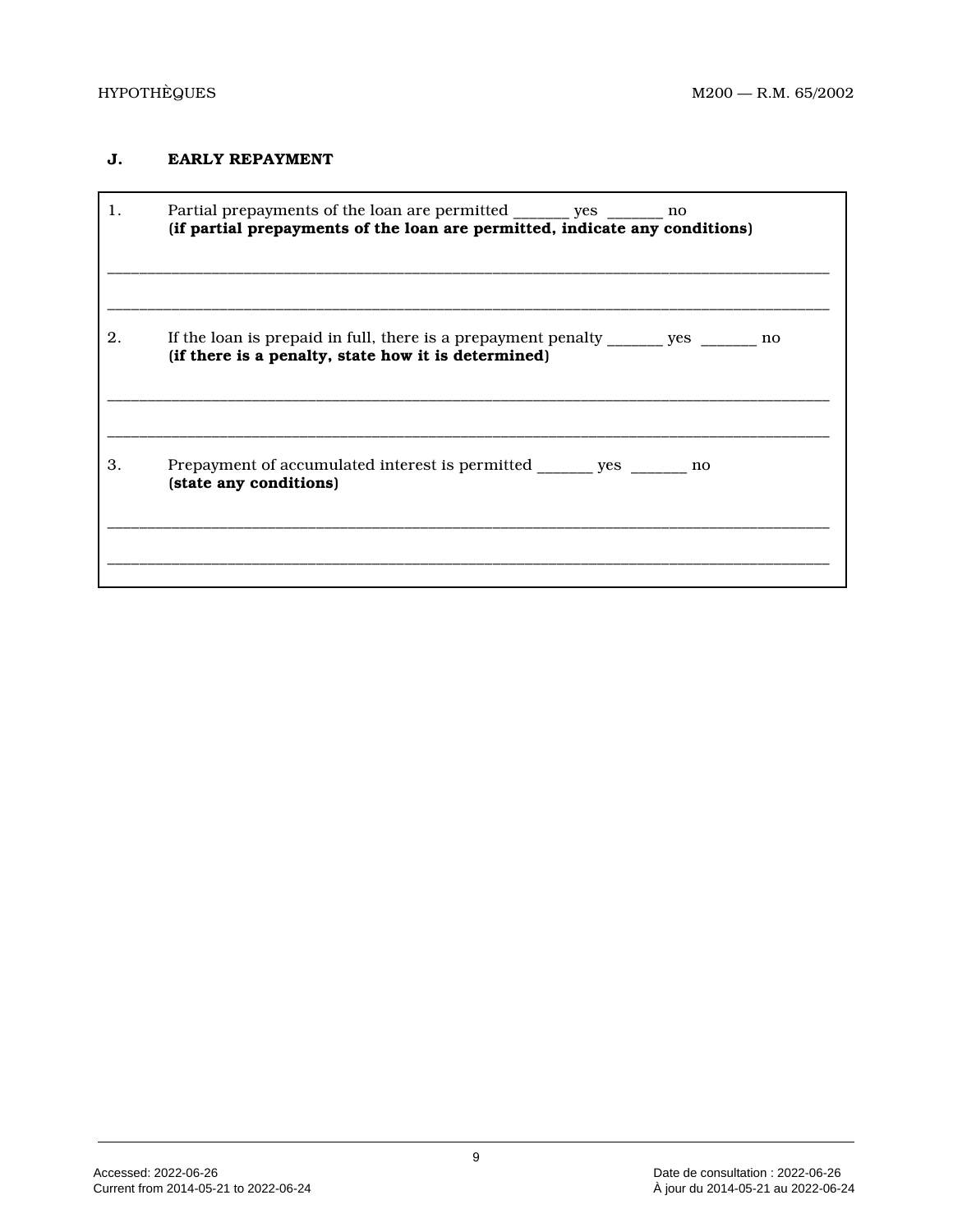# **K. STATEMENTS OF ACCOUNT**

| 1. | The lender will give you statements of account at no charge every ______ months.                                                                                                       |     |       |  |  |  |
|----|----------------------------------------------------------------------------------------------------------------------------------------------------------------------------------------|-----|-------|--|--|--|
| 2. | The statements will include                                                                                                                                                            |     |       |  |  |  |
|    | interest rate<br>a)                                                                                                                                                                    |     |       |  |  |  |
|    | i)<br>current                                                                                                                                                                          | yes | no    |  |  |  |
|    | ii) all rates since last statement                                                                                                                                                     | yes | no no |  |  |  |
|    | amount of loan<br>b)                                                                                                                                                                   | yes | no    |  |  |  |
|    | total amount owed as of date of statement<br>$\mathbf{c}$ )<br>yes<br>no                                                                                                               |     |       |  |  |  |
|    | d)<br>amount of any prepayments since last statement                                                                                                                                   |     |       |  |  |  |
|    | interest<br>i)                                                                                                                                                                         | yes | no    |  |  |  |
|    | ii) loan                                                                                                                                                                               | yes | no    |  |  |  |
| 3. | Borrower can request a statement                                                                                                                                                       |     |       |  |  |  |
|    | of account at any time                                                                                                                                                                 | yes | no    |  |  |  |
|    |                                                                                                                                                                                        |     |       |  |  |  |
|    |                                                                                                                                                                                        |     |       |  |  |  |
|    |                                                                                                                                                                                        |     |       |  |  |  |
| 4. | Section 25 of Manitoba's Mortgage Act gives you the right to request a statement of account<br>once every 12 months or whenever you need one to pay off the loan or sell the property. |     |       |  |  |  |
|    | The lender cannot charge you for the statement.                                                                                                                                        |     |       |  |  |  |
|    |                                                                                                                                                                                        |     |       |  |  |  |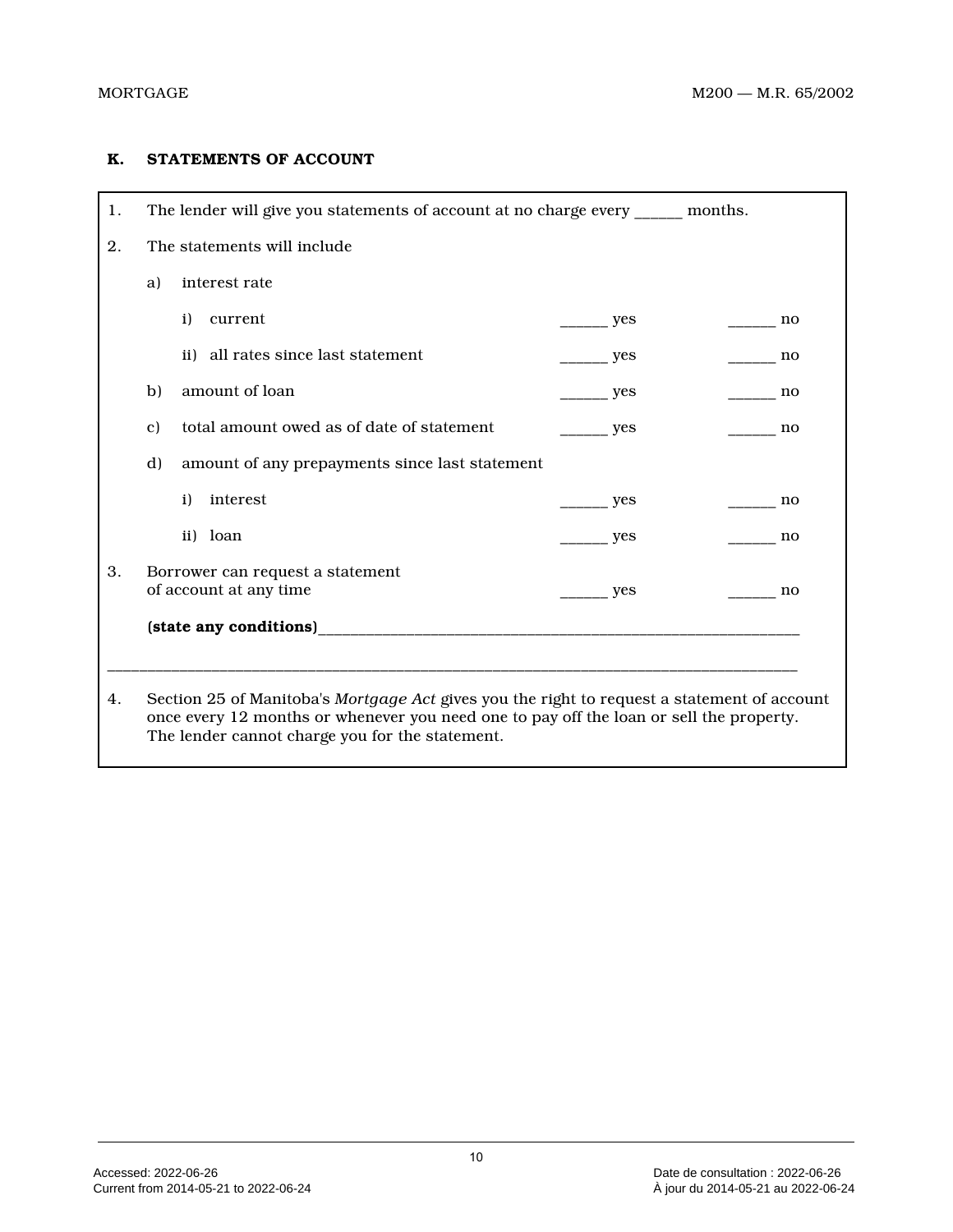# **L. CONSIDER GETTING ADVICE**

- 1. Review this disclosure document carefully.
- 2. This disclosure document is not a contract and does not contain all of the details of the mortgage you are considering.
- 3. It is strongly recommended that you talk to your lawyer about this reverse mortgage before you sign the mortgage or any other document that requires you to sign the mortgage.
- 4. It is also recommended that you talk to someone employed by a bank, credit union or other financial institution or an accredited financial advisor to make sure a reverse mortgage is the best option for you.
- 5. You might also want to talk to a family member or friend about this reverse mortgage.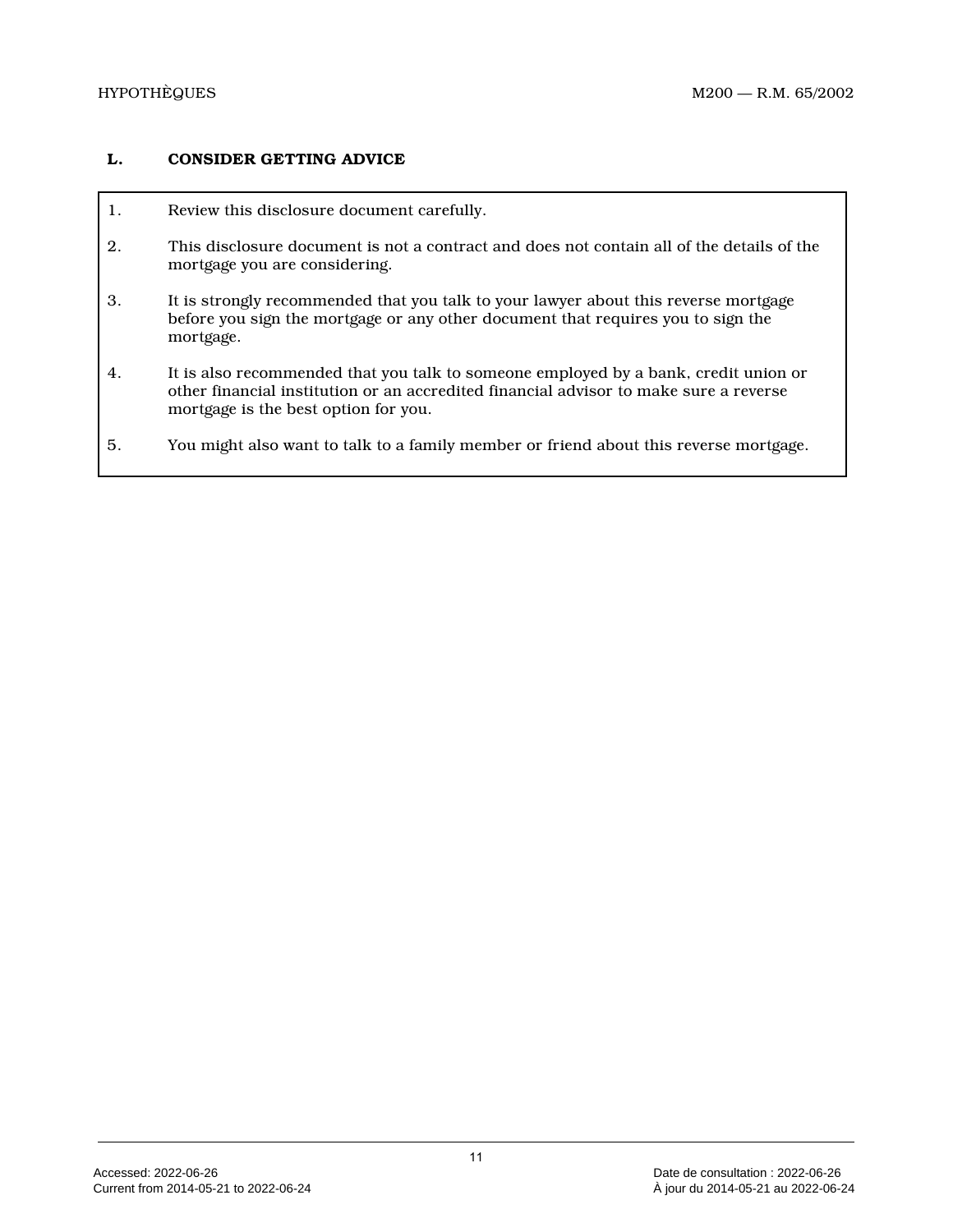# **M. EFFECT OF INTEREST RATE, LENGTH OF LOAN AND PROPERTY VALUE ON YOUR EQUITY IN THE PROPERTY**

Tables I and II show how the interest rate, length of loan and changes in property value could affect the amount of equity you have in your property.

# **TABLE I: INITIAL INTEREST RATE**

Table I assumes that the interest rate does not change from the initial rate of \_\_\_\_\_\_% (from H.2.). Table I shows how the amount of equity you have in the property is affected by the length of the loan. It also shows what can happen if the value of your property did not increase or increased by 1.0% per year.

| (a) | Property Value (land and buildings) as per              |   |
|-----|---------------------------------------------------------|---|
|     | $\mathbf{i}$<br>most recent property tax bill           | S |
| or  | most recent appraisal by an accredited appraiser<br>ii) | s |
| (b) | Amount of Loan                                          |   |
| (c) | Estimated Equity [(a) minus (b)]                        |   |
|     | Interest Rate $(\textbf{from } H.2.)$                   |   |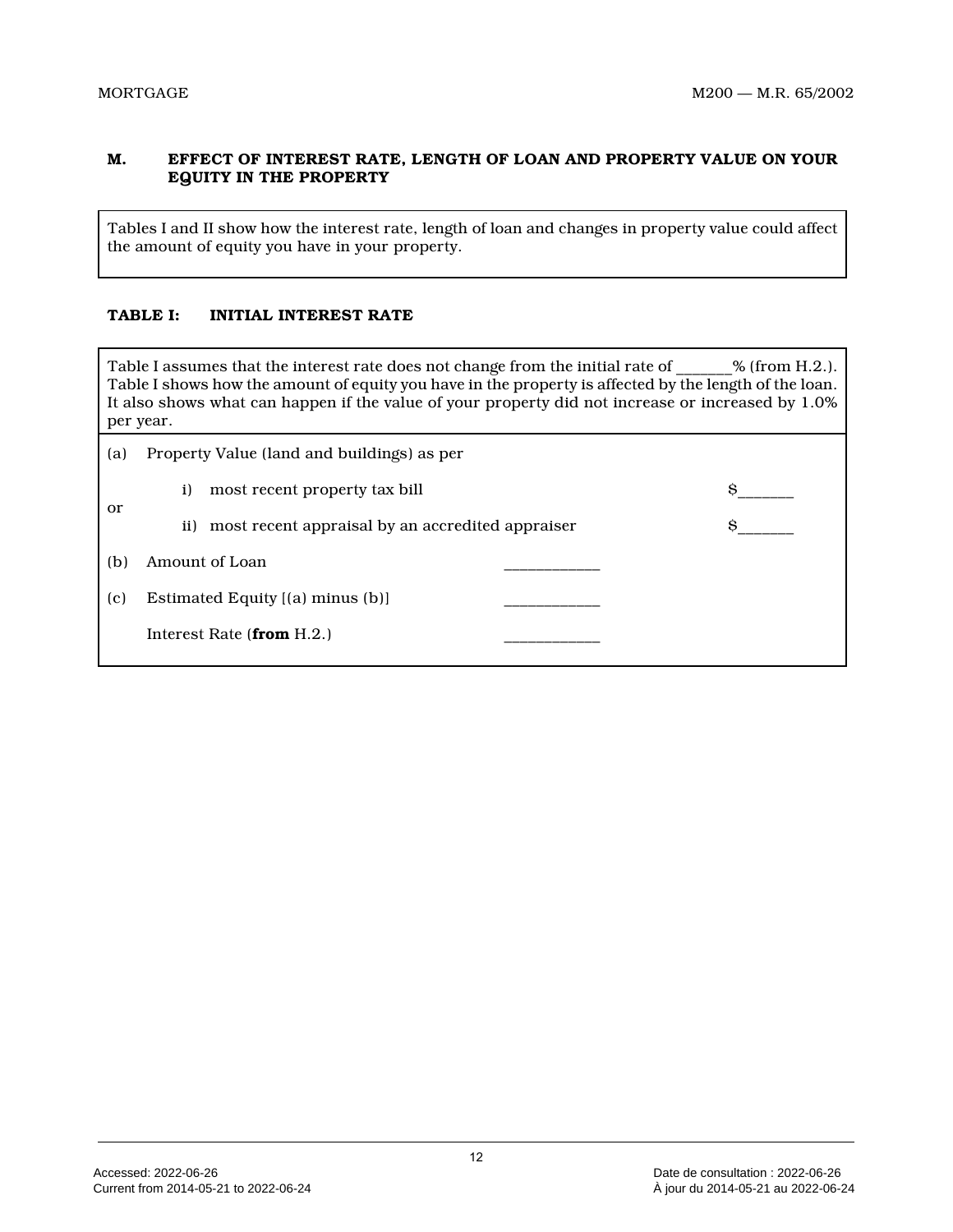|                |                       | <b>Assume Property Value Does</b><br>Not Change |                                                           |                          | <b>Assume Property Value Increases</b><br>by 1.0%<br>per Year                                                                                                                                                                         |
|----------------|-----------------------|-------------------------------------------------|-----------------------------------------------------------|--------------------------|---------------------------------------------------------------------------------------------------------------------------------------------------------------------------------------------------------------------------------------|
| End of<br>Year | Amount<br>Owed<br>(A) | Property<br>Value<br>( <b>B</b> )               | <b>Equity</b><br>Remaining<br>$(B)$ minus $(A)$           | Property<br>Value<br>(C) | <b>Equity Remaining</b><br>$(C)$ minus $(A)$                                                                                                                                                                                          |
| $\mathbf{1}$   |                       |                                                 |                                                           |                          |                                                                                                                                                                                                                                       |
| $\overline{2}$ |                       |                                                 |                                                           |                          |                                                                                                                                                                                                                                       |
| 3              |                       |                                                 |                                                           |                          |                                                                                                                                                                                                                                       |
| 4              |                       |                                                 |                                                           |                          |                                                                                                                                                                                                                                       |
| 5              |                       |                                                 |                                                           |                          |                                                                                                                                                                                                                                       |
| 6              |                       |                                                 |                                                           |                          |                                                                                                                                                                                                                                       |
| $\overline{7}$ |                       |                                                 |                                                           |                          |                                                                                                                                                                                                                                       |
| 8              |                       |                                                 |                                                           |                          |                                                                                                                                                                                                                                       |
| 9              |                       |                                                 |                                                           |                          |                                                                                                                                                                                                                                       |
| 10             |                       |                                                 |                                                           |                          |                                                                                                                                                                                                                                       |
| 15             |                       |                                                 |                                                           |                          |                                                                                                                                                                                                                                       |
| 20             |                       |                                                 |                                                           |                          |                                                                                                                                                                                                                                       |
| 25             |                       |                                                 |                                                           |                          |                                                                                                                                                                                                                                       |
| DECREASED.     |                       |                                                 |                                                           |                          | IT IS IMPORTANT THAT YOU UNDERSTAND THAT THE INFORMATION IN TABLE I IS BASED ON<br>ASSUMPTIONS. BEFORE YOU HAVE REPAID THE LOAN, INTEREST RATES COULD HAVE<br>INCREASED BY MORE THAN THE AMOUNT SHOWN IN THE TABLE OR THEY COULD HAVE |
|                |                       |                                                 | OF YOUR PROPERTY WOULD CAUSE YOUR EQUITY TO DECREASE TOO. |                          | SIMILARLY, THE VALUE OF YOUR PROPERTY MAY HAVE INCREASED BY MORE THAN THE<br>AMOUNTS SHOWN IN THE TABLE, OR IT MAY HAVE DECREASED. A DECREASE IN THE VALUE                                                                            |
|                |                       |                                                 | UNDERSTAND HOW A REVERSE MORTGAGE WORKS.                  |                          | THE FIGURES ARE EXAMPLES TO SHOW YOU WHAT COULD HAPPEN AND TO HELP YOU                                                                                                                                                                |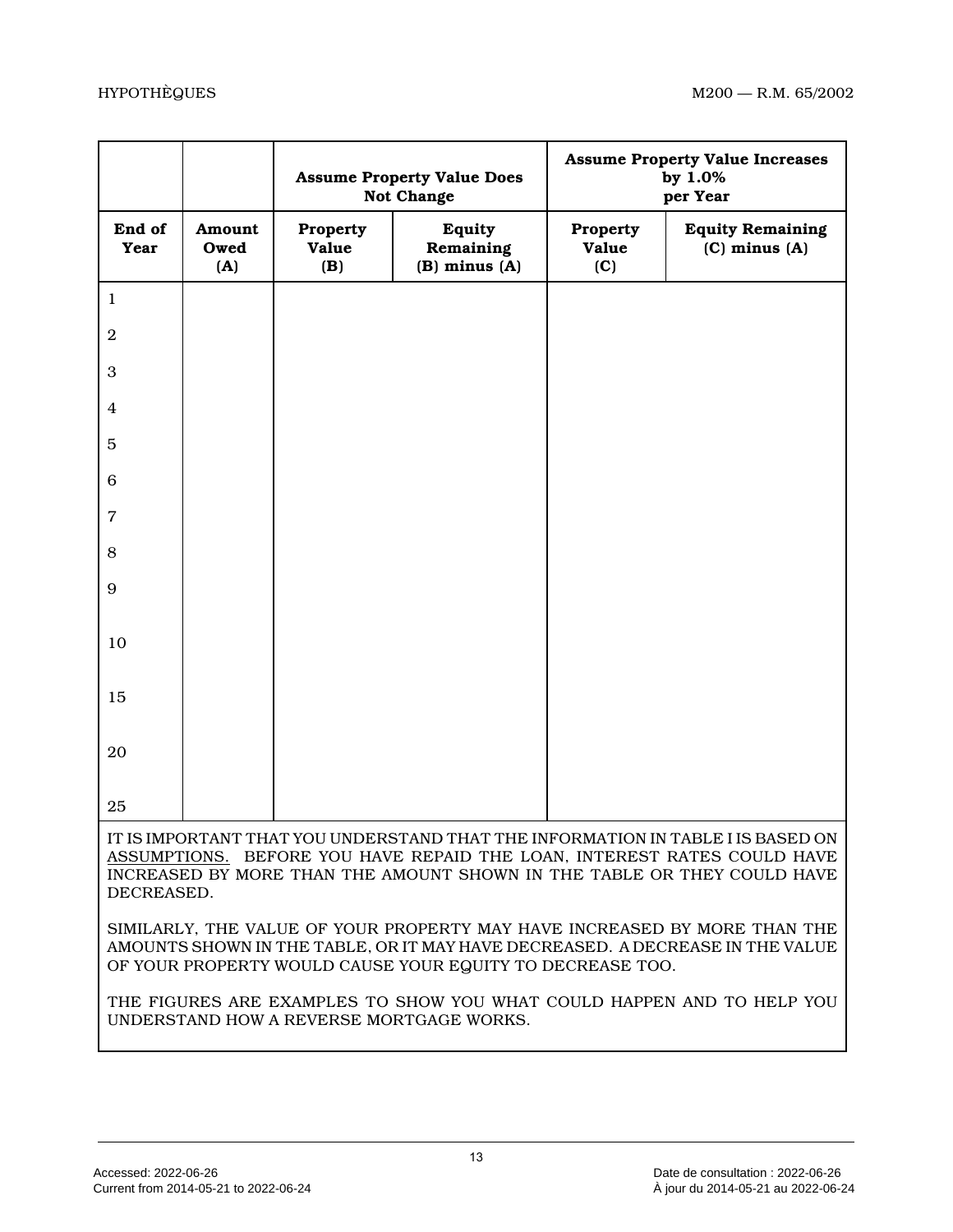# **TABLE II: INTEREST RATE THAT IS TWO PERCENTAGE POINTS HIGHER THAN INITIAL INTEREST RATE**

Table II assumes that the interest rate is constant at  $\sim$  % which is two percentage points higher than the initial rate (H.2. plus two percentage points). Like Table I, the information in Tabl e II shows how the amount of equity you have in the property is affected by the length of the loan. As with Table I, the information also shows what can happen if the value of your property did not increase or increased by 1.0% per year.

| (a)       | Property Value (land and buildings) as per               |   |
|-----------|----------------------------------------------------------|---|
|           | most recent property tax bill<br>(i)                     | S |
| <b>or</b> | (ii) most recent appraisal by an<br>accredited appraiser | S |
| (b)       | Amount of Loan                                           |   |
| (c)       | Estimated Equity [(a) minus (b)]                         |   |
|           | Interest Rate (from H.2.<br>plus 2 percentage points)    |   |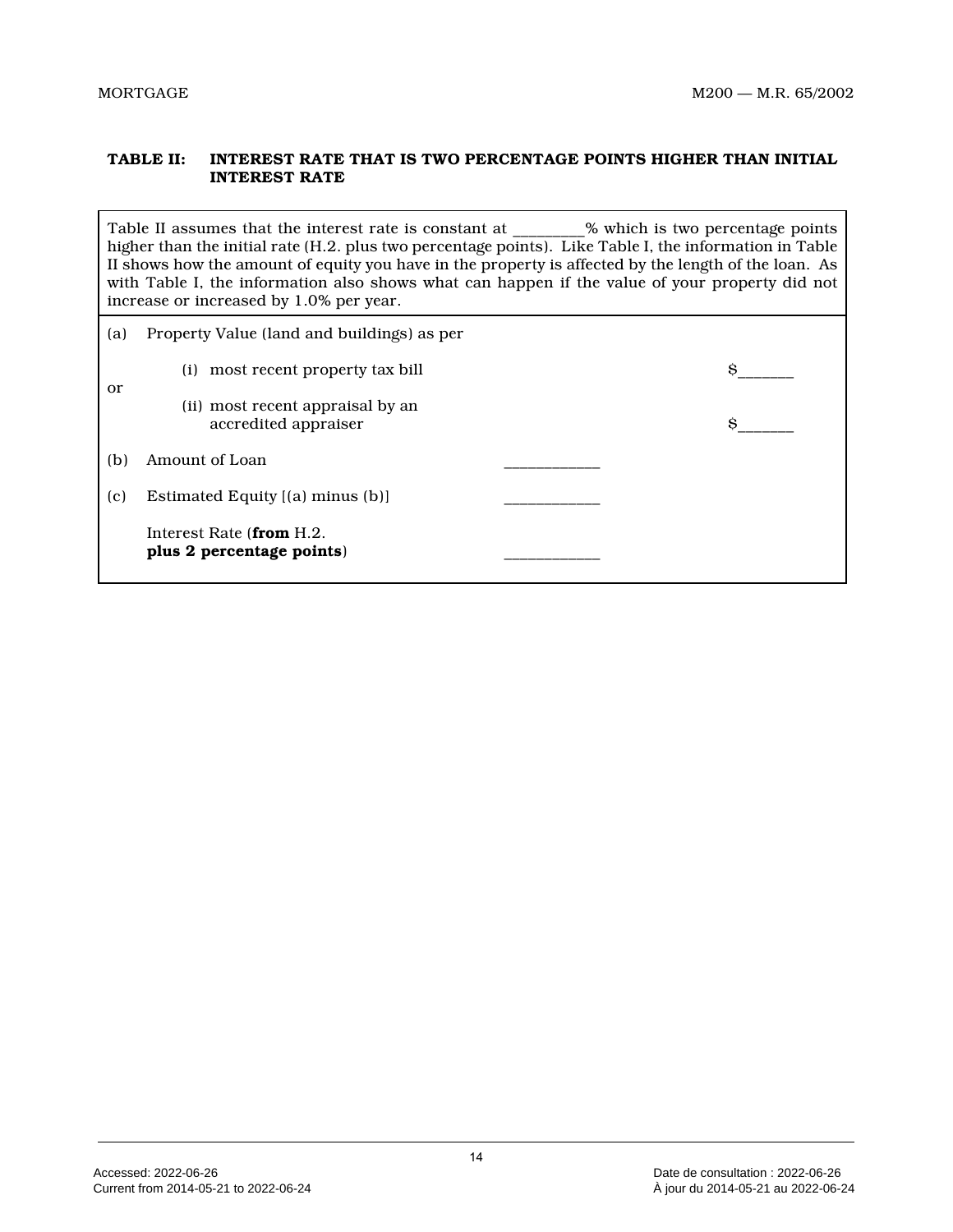|                   |                       |                          | <b>Assume Property Value Does Not</b><br>Change                                                                                                                                                                                        | <b>Assume Property Value Increases</b><br>by 1.0%<br>per Year |                                              |
|-------------------|-----------------------|--------------------------|----------------------------------------------------------------------------------------------------------------------------------------------------------------------------------------------------------------------------------------|---------------------------------------------------------------|----------------------------------------------|
| End<br>of<br>Year | Amount<br>Owed<br>(A) | Property<br>Value<br>(B) | <b>Equity Remaining</b><br>$(B)$ minus $(A)$                                                                                                                                                                                           | Property<br>Value<br>(C)                                      | <b>Equity Remaining</b><br>$(C)$ minus $(A)$ |
| 1                 |                       |                          |                                                                                                                                                                                                                                        |                                                               |                                              |
| $\overline{2}$    |                       |                          |                                                                                                                                                                                                                                        |                                                               |                                              |
| 3                 |                       |                          |                                                                                                                                                                                                                                        |                                                               |                                              |
| 4                 |                       |                          |                                                                                                                                                                                                                                        |                                                               |                                              |
| 5                 |                       |                          |                                                                                                                                                                                                                                        |                                                               |                                              |
| 6                 |                       |                          |                                                                                                                                                                                                                                        |                                                               |                                              |
| $\overline{7}$    |                       |                          |                                                                                                                                                                                                                                        |                                                               |                                              |
| 8                 |                       |                          |                                                                                                                                                                                                                                        |                                                               |                                              |
| 9                 |                       |                          |                                                                                                                                                                                                                                        |                                                               |                                              |
| 10                |                       |                          |                                                                                                                                                                                                                                        |                                                               |                                              |
| 15                |                       |                          |                                                                                                                                                                                                                                        |                                                               |                                              |
| 20                |                       |                          |                                                                                                                                                                                                                                        |                                                               |                                              |
| 25                |                       |                          |                                                                                                                                                                                                                                        |                                                               |                                              |
| DECREASED.        |                       |                          | IT IS IMPORTANT THAT YOU UNDERSTAND THAT THE INFORMATION IN TABLE II IS BASED<br>ON ASSUMPTIONS. BEFORE YOU HAVE REPAID THE LOAN, INTEREST RATES COULD HAVE<br>INCREASED BY MORE THAN THE AMOUNT SHOWN IN THE TABLE OR THEY COULD HAVE |                                                               |                                              |
|                   |                       |                          | SIMILARLY, THE VALUE OF YOUR PROPERTY MAY HAVE INCREASED BY MORE THAN THE<br>AMOUNTS SHOWN IN THE TABLE, OR IT MAY HAVE DECREASED. A DECREASE IN THE VALUE<br>OF YOUR PROPERTY WOULD CAUSE YOUR EQUITY TO DECREASE TOO.                |                                                               |                                              |
|                   |                       |                          | THE FIGURES ARE EXAMPLES TO SHOW YOU WHAT COULD HAPPEN AND TO HELP YOU<br>UNDERSTAND HOW A REVERSE MORTGAGE WORKS.                                                                                                                     |                                                               |                                              |

R.M. 103/2004; 151/2014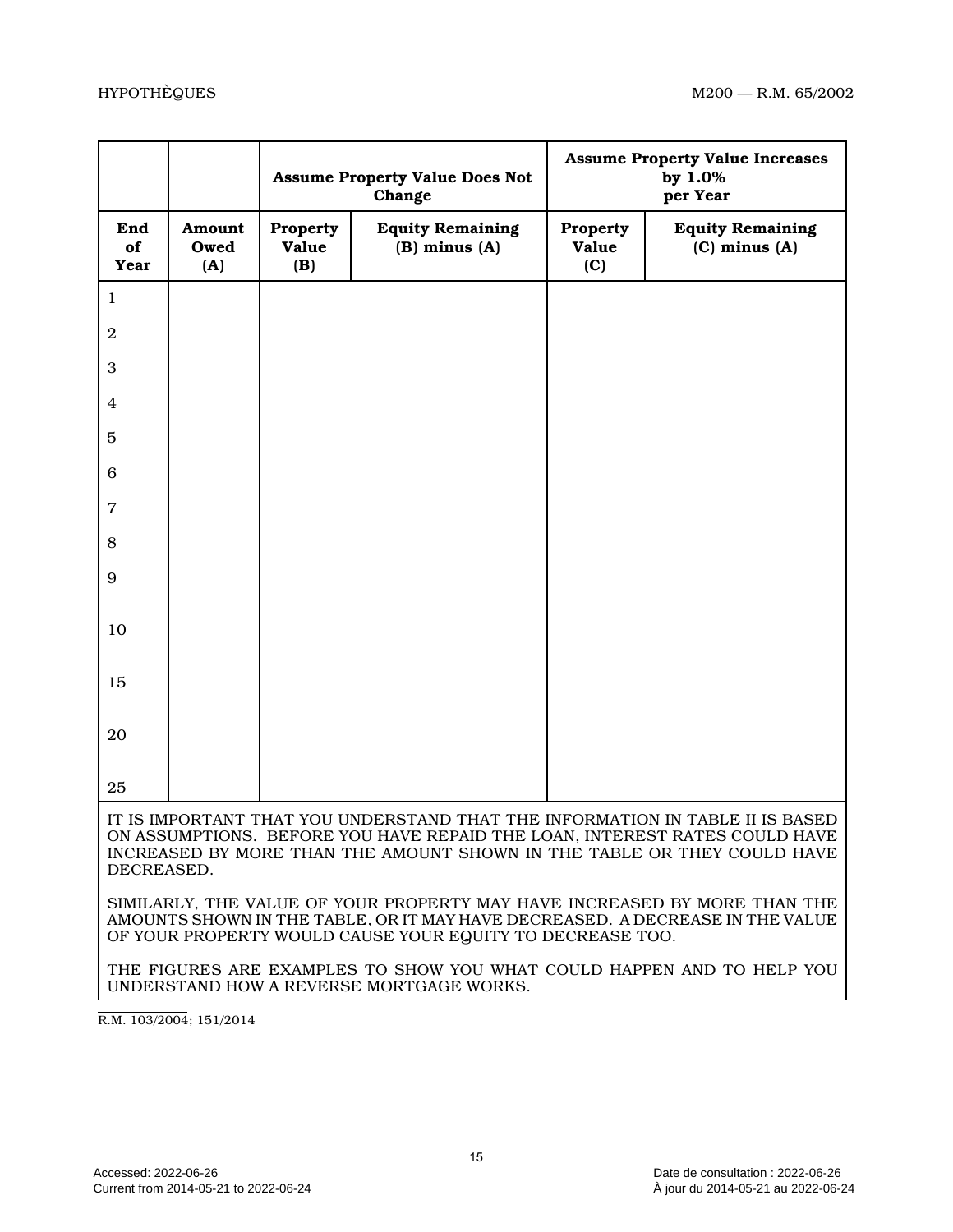### ANNEXE

### **FORMULE DE RENSEIGNEMENTS SUR LES HYPOTHÈQUES INVERSÉES**

# **LA PRÉSENTE FORMULE DONNE DES RENSEIGNEMENTS IMPORTANTS SUR L'HYPOTHÈQUE INVERSÉE QUI VOUS INTÉRESSE. LISEZ LES PARTIES A À M AU COMPLET.**

**L'EMPRUNTEUR DOIT DONNER UNE COPIE DE LA PRÉSENTE FORMULE À TOUS LES SIGNATAIRES** (À l'exception des témoins).

# **A. SIGNATURE ATTESTANT LA RÉCEPTION DE LA FORMULE**

En vertu de la *Loi sur les hypothèques* (Manitoba), le prêteur est tenu de vous fournir la présente formule si vous songez à obtenir une hypothèque inversée. Cette loi prévoit également qu'il doit donner la présente formule à toute personne dont le consentement est exigé à l'égard de l'hypothèque conformément à la *Loi sur la propriété familiale*. Il s'agit normalement d'un conjoint ou d'un conjoint de fait qui n'est pas propriétaire du bien qui pourrait être faire l'objet d'une hypothèque.

Conformément à la *Loi sur les hypothèques,* le prêteur est tenu de vous remettre à vous, ainsi qu'à la personne précitée dont le consentement est exigé, la formule **avant** le début de la période d'attente de **sept jours civils** qui doit obligatoirement précéder la signature de l'hypothèque ou d'un autre document entraînant obligatoirement la signature de cette hypothèque.

La période d'attente de sept jours commence le lendemain du jour où vous et la personne précitée avez signé la présente formule en vue d'en attester la réception. Les signatures doivent être authentifiées par un commissaire aux serments, un notaire ou toute autre personne autorisée à recevoir des affidavits en vertu de la *Loi sur la preuve au Manitoba* .

# **LE PRÉSENT DOCUMENT N'EST PAS UN CONTRAT. L'OPPOSITION DE VOTRE SIGNATURE NE VOUS OBLIGE PAS À SOUSCRIRE AU PRÊT. VOTRE SIGNATURE ATTESTE UNIQUEMENT LA RÉCEPTION DE LA PRÉSENTE FORMULE.**

|                                                                       | Nom de l'emprunteur (en caractères d'imprimerie)         |
|-----------------------------------------------------------------------|----------------------------------------------------------|
|                                                                       | Date                                                     |
| Témoin (commissaire à l'assermentation au<br>Manitoba, notaire, etc.) | Signature de l'emprunteur<br>(an/mois/jour)              |
|                                                                       | Nom de l'emprunteur (en caractères d'imprimerie)<br>Date |
| Témoin (commissaire à l'assermentation au<br>Manitoba, notaire, etc.) | Signature de l'emprunteur<br>(an/mois/jour)              |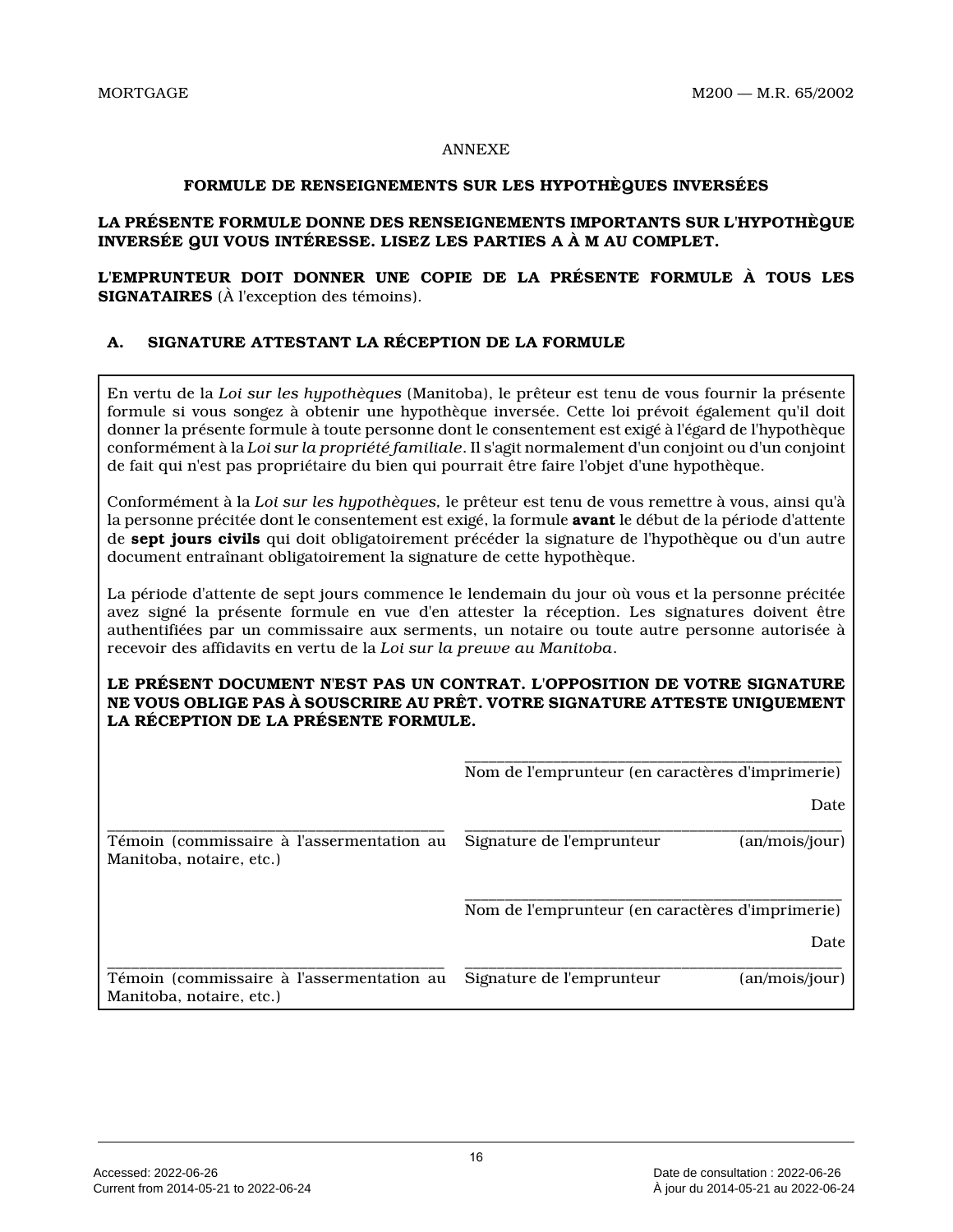| LE PRÉSENT DOCUMENT N'EST PAS UN CONTRAT. L'OPPOSITION DE VOTRE SIGNATURE<br>NE VOUS OBLIGE PAS À SOUSCRIRE AU PRÊT. VOTRE SIGNATURE ATTESTE UNIQUEMENT<br>LA RÉCEPTION DE LA PRÉSENTE FORMULE. |                                                                                   |  |  |  |
|-------------------------------------------------------------------------------------------------------------------------------------------------------------------------------------------------|-----------------------------------------------------------------------------------|--|--|--|
|                                                                                                                                                                                                 | Nom de la personne dont le consentement est exigé<br>(en caractères d'imprimerie) |  |  |  |
|                                                                                                                                                                                                 | Date                                                                              |  |  |  |
| Témoin (commissaire à l'assermentation au<br>Manitoba, notaire, etc.)                                                                                                                           | Signature de la personne dont<br>(an/mois/jour)<br>le consentement est exigé      |  |  |  |
|                                                                                                                                                                                                 | Nom de la personne dont le consentement est exigé<br>(en caractères d'imprimerie) |  |  |  |
|                                                                                                                                                                                                 | Date                                                                              |  |  |  |
| Témoin (commissaire à l'assermentation au<br>Manitoba, notaire, etc.)                                                                                                                           | Signature de la personne dont<br>(an/mois/jour)<br>le consentement est exigé      |  |  |  |

# **B. SIGNATURE DE L'HYPOTHÈQUE AVANT L'OBTENTION DE LA FORMULE DE RENSEIGNEMENTS**

Si vous avez déjà signé l'hypothèque ou un autre document entraînant obligatoirement la signature de cette hypothèque et que vous ne désiriez plus souscrire au prêt, la *Loi sur les hypothèques* peut prévoir un droit d'annulation. Si vous avez déjà dépensé une partie ou la totalité du produit du prêt, la *Loi* peut permettre une réduction de vos obligations financières découlant du prêt. Communiquez avec l'Office de la protection du consommateur au 945-3800 ou au 1 800 782-0067 (numéro sans frais au Manitoba) pour de plus amples renseignements.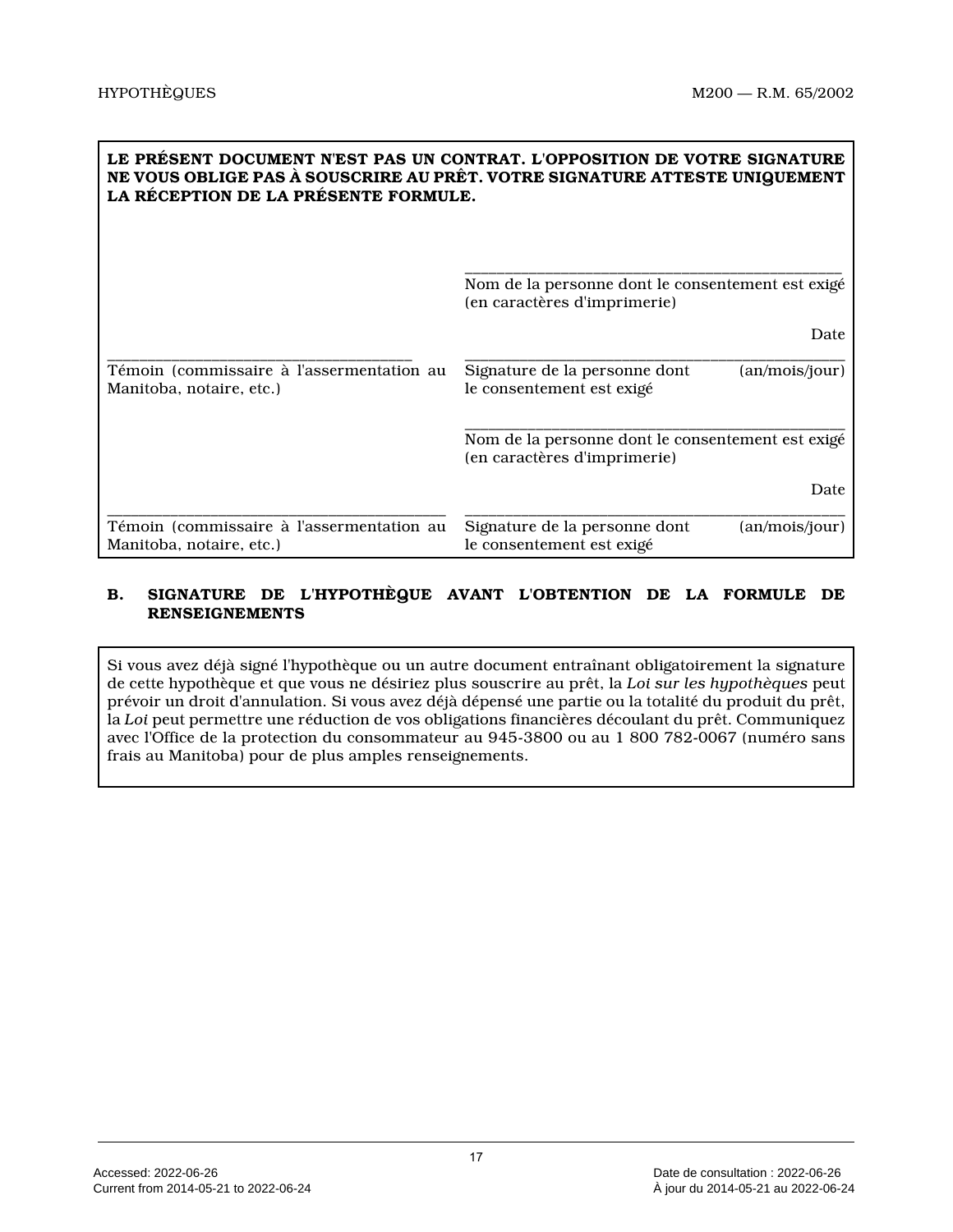# **C. DIFFÉRENCE ENTRE LES HYPOTHÈQUES INVERSÉES ET LES HYPOTHÈQUES ORDINAIRES**

- 1. Une hypothèque inversée est un prêt consenti en fonction de la valeur nette du bien qui fait l'objet de l'hypothèque. Le montant du prêt peut varier notamment selon la valeur nette que vous détenez, votre âge ainsi que l'emplacement et la valeur du bien. Comme pour toute autre hypothèque, vous devez payer des intérêts sur les fonds empruntés.
- 2. Les hypothèques inversées et les hypothèques ordinaires comportent habituellement au moins deux différences importantes :

a) les taux d'intérêts des hypothèques inversées sont normalement plus élevés que ceux des hypothèques ordinaires à court terme;

b) dans le cas des hypothèques inversées, le prêt n'est habituellement remboursé qu'au moment du décès de l'emprunteur ou de la vente du bien.

Étant donné qu'il n'y a ordinairement aucun versement avant l'échéance du prêt, la dette découlant d'une hypothèque inversée croît. Selon le taux d'intérêt et le montant du prêt, cette dette peut augmenter rapidement.

- 3. Les hypothèques inversées comportent le risque suivant : la dette peut complètement gruger la valeur nette. Par conséquent, la valeur nette que vous ou votre famille espérez utiliser à d'autres fins risque de disparaître. Les tableaux figurant dans la partie M indiquent l'incidence des taux d'intérêts, de la durée du prêt et de la fluctuation de la valeur de votre bien sur sa valeur nette.
- 4. Sauf décision contraire d'un juge, vous n'aurez qu'à payer la juste valeur marchande de votre bien établie au moment de sa vente ou de son transfert à un nouveau propriétaire.

# **D. EMPRUNTEUR**

\_\_\_\_\_\_\_\_\_\_\_\_\_\_\_\_\_\_\_\_\_\_\_\_\_\_\_\_\_\_\_\_\_\_\_\_\_\_\_\_\_\_\_\_\_\_\_\_\_\_\_\_\_\_\_\_\_\_\_\_\_\_\_\_\_\_\_\_\_\_\_\_\_\_\_\_\_\_\_\_\_\_\_\_\_\_\_\_\_\_\_ Prêteur (créancier hypothécaire éventuel)

\_\_\_\_\_\_\_\_\_\_\_\_\_\_\_\_\_\_\_\_\_\_\_\_\_\_\_\_\_\_\_\_\_\_\_\_\_\_\_\_\_\_\_\_\_\_\_\_\_\_\_\_\_\_\_\_\_\_\_\_\_\_\_\_\_\_\_\_\_\_\_\_\_\_\_\_\_\_\_\_\_\_\_\_\_\_\_\_\_\_\_ Adresse

Personne-ressource

Nº de tél. de la personne-ressource

\_\_\_\_\_\_\_\_\_\_\_\_\_\_\_\_\_\_\_\_\_\_\_\_\_\_\_\_\_\_\_\_\_\_\_\_\_\_\_\_\_\_\_\_\_\_\_\_\_\_\_\_\_\_\_\_\_\_\_\_\_\_\_\_\_\_\_\_\_\_\_\_\_\_\_\_\_\_\_\_\_\_\_\_\_\_\_\_\_\_\_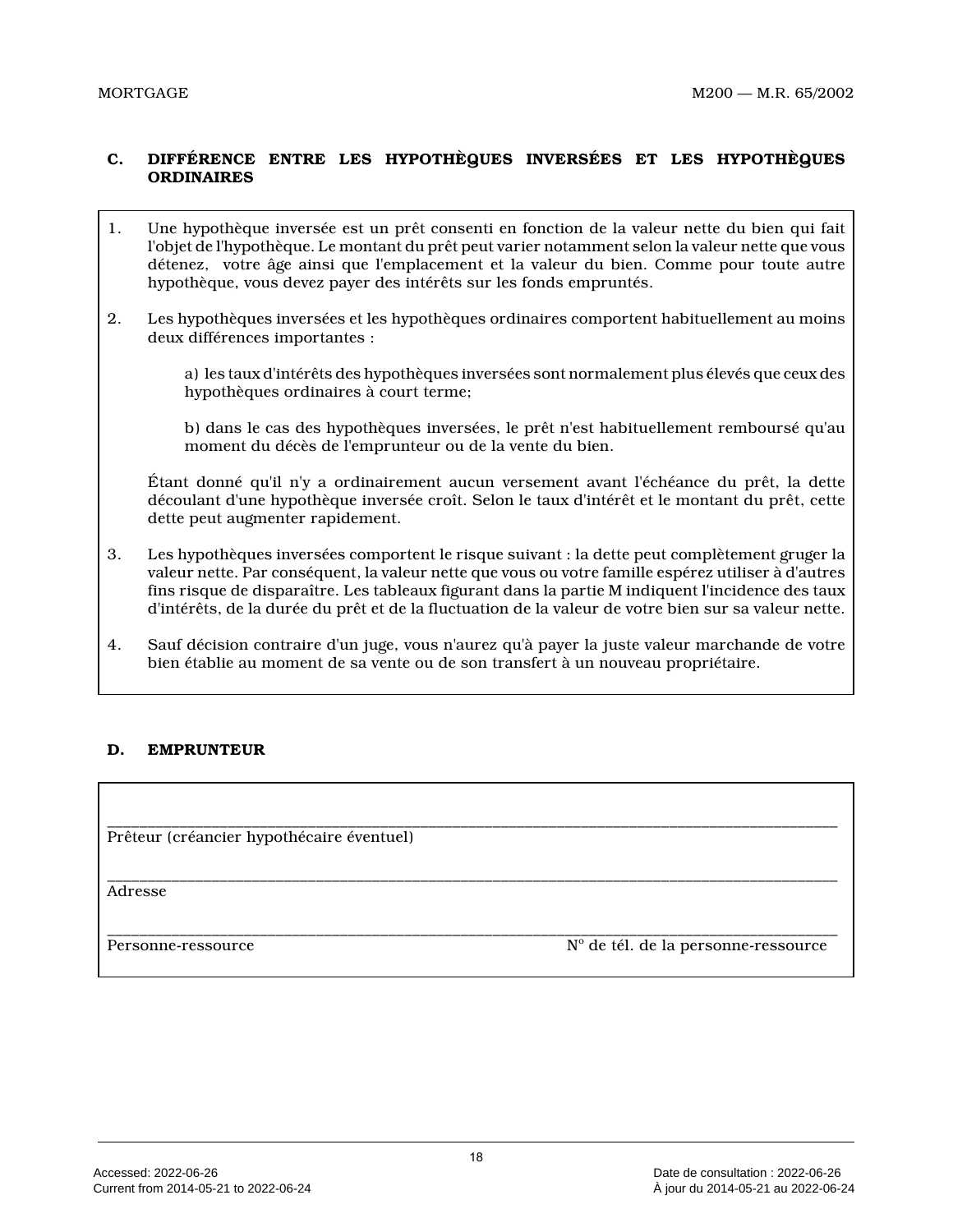### BIEN FAISANT L'OBJET DE L'HYPOTHÈQUE E.

| Adresse                |                                 |
|------------------------|---------------------------------|
|                        |                                 |
|                        |                                 |
|                        |                                 |
|                        |                                 |
| Description officielle | (Joignez une annexe au besoin.) |
|                        |                                 |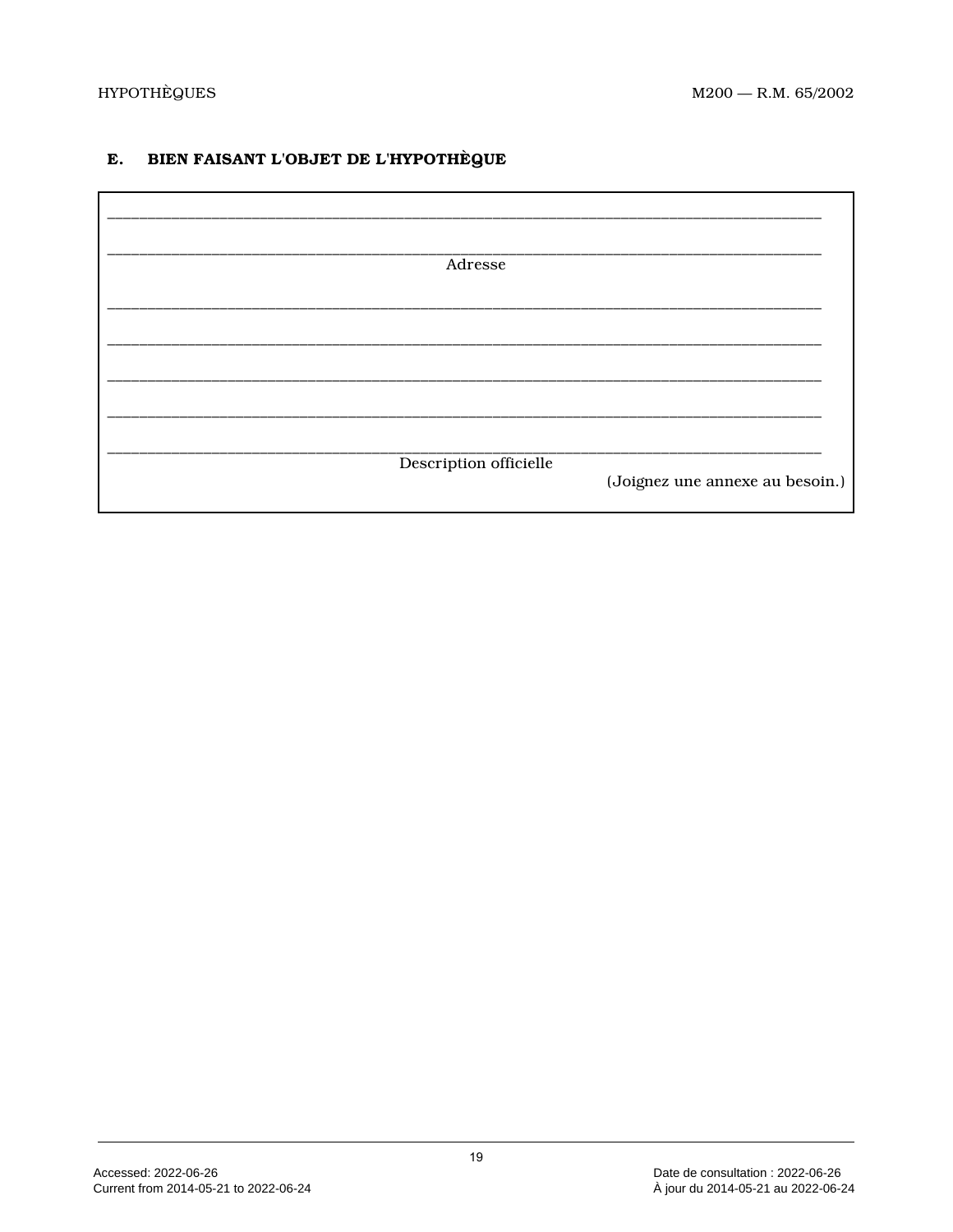# **F. FRAIS ET AUTRES DÉPENSES DÉCOULANT DU PRÊT**

| 1.                                                                                                                         | Frais et autres dépenses que l'emprunteur oblige le prêteur à lui payer ou à payer à une autre<br>personne en raison du prêt. |      |                                                                           |                                                                                                   |  |  |
|----------------------------------------------------------------------------------------------------------------------------|-------------------------------------------------------------------------------------------------------------------------------|------|---------------------------------------------------------------------------|---------------------------------------------------------------------------------------------------|--|--|
|                                                                                                                            |                                                                                                                               |      | (S'il s'agit d'un montant estimatif, mettez un « E » dans la parenthèse.) |                                                                                                   |  |  |
|                                                                                                                            | a) évaluation du bien<br>_________ \$ ( ) produit du prêt<br>autre source $\rule{1em}{0.15mm}$ s ( )                          |      |                                                                           |                                                                                                   |  |  |
|                                                                                                                            |                                                                                                                               |      |                                                                           | autre source $\rule{1em}{0.15mm}$ s ( )                                                           |  |  |
|                                                                                                                            | c) frais de dossier                                                                                                           |      | $\frac{1}{2}$ S() produit du prêt autre source $\frac{1}{2}$ S()          |                                                                                                   |  |  |
|                                                                                                                            | personne en raison du prêt (précisez dans chaque cas)                                                                         |      |                                                                           | d) autres frais et dépenses que l'emprunteur oblige le prêteur à lui payer ou à payer à une autre |  |  |
|                                                                                                                            |                                                                                                                               | (i)  | ______________________                                                    | $(pr{\'e}cisez)$                                                                                  |  |  |
|                                                                                                                            |                                                                                                                               |      |                                                                           |                                                                                                   |  |  |
|                                                                                                                            |                                                                                                                               |      |                                                                           |                                                                                                   |  |  |
|                                                                                                                            |                                                                                                                               | (ii) |                                                                           |                                                                                                   |  |  |
|                                                                                                                            |                                                                                                                               |      |                                                                           |                                                                                                   |  |  |
|                                                                                                                            |                                                                                                                               |      | \$ ( ) produit du prêt                                                    | autre source ________ \$ ( )                                                                      |  |  |
|                                                                                                                            |                                                                                                                               |      |                                                                           | (Joignez une annexe au besoin.)                                                                   |  |  |
| 2.                                                                                                                         | Total partiel des frais et des autres dépenses payés<br>au moyen du produit du prêt                                           |      |                                                                           | $\mathbf{S}$ ( )                                                                                  |  |  |
| 3.<br>Total partiel des frais et des autres dépenses payés<br>$\sim$ S()<br>au moyen de fonds provenant d'une autre source |                                                                                                                               |      |                                                                           |                                                                                                   |  |  |
| 4.                                                                                                                         | Total général des frais et des autres dépenses<br>$\mathbf{S}$ ( )                                                            |      |                                                                           |                                                                                                   |  |  |

# **G. MONTANT DU PRÊT VERSÉ À L'EMPRUNTEUR ET MONTANT TOTAL DU PRÊT**

| Fonds que vous recevriez                                                                                |  |
|---------------------------------------------------------------------------------------------------------|--|
| Fonds que vous seriez tenus de rembourser, à l'exclusion des intérêts<br>$(\text{case F.2. plus G.1.})$ |  |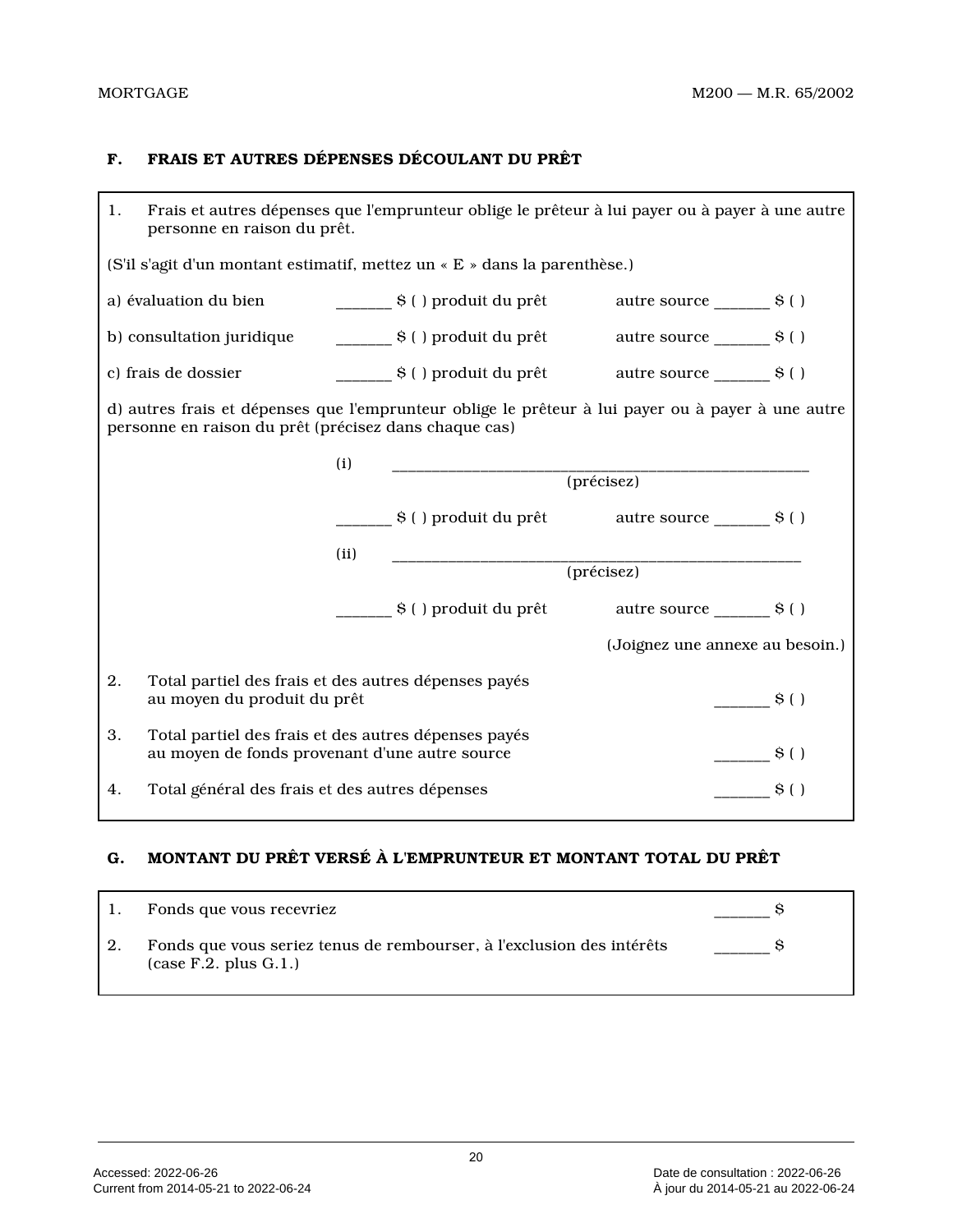# **H. INTÉRÊTS**

| 1.                                                                                                                                                                  | Changement du taux d'intérêt                                                                                                      |  |  |
|---------------------------------------------------------------------------------------------------------------------------------------------------------------------|-----------------------------------------------------------------------------------------------------------------------------------|--|--|
| a)                                                                                                                                                                  | Le taux d'intérêt sera de (décrivez la méthode de calcul du taux d'intérêt)                                                       |  |  |
|                                                                                                                                                                     |                                                                                                                                   |  |  |
| b)                                                                                                                                                                  | Le taux d'intérêt peut changer tous les _____ mois.                                                                               |  |  |
| C)                                                                                                                                                                  | Le taux d'intérêt pourrait changer pour la première fois à la date suivante :                                                     |  |  |
|                                                                                                                                                                     |                                                                                                                                   |  |  |
| 2.                                                                                                                                                                  | Taux d'intérêt initial _____ %                                                                                                    |  |  |
| 3.                                                                                                                                                                  | L'intérêt sera composé _____ fois par année.                                                                                      |  |  |
| 4.                                                                                                                                                                  | En raison des intérêts composés, le taux d'intérêt initial réel correspond à $\frac{1}{2}$ % par<br>année.                        |  |  |
| 5.                                                                                                                                                                  | Compte tenu du taux d'intérêt initial, les intérêts accumulés pendant les 12 premiers mois<br>du prêt correspondront à ______ \$. |  |  |
| Remarque : La fluctuation éventuelle des taux d'intérêts entraîne des risques. Plus le taux<br>sera élevé, plus la valeur nette de votre bien diminuera rapidement. |                                                                                                                                   |  |  |

# **I. DATE DE REMBOURSEMENT DU PRÊT**

Si vous vous conformez aux conditions d'emprunt et sauf décision contraire d'un juge, vous n'aurez pas à rembourser le prêt avant la plus rapprochée des éventualités suivantes :

jours après que vous aurez vendu le bien;

\_\_\_\_\_\_\_ jours après la date de votre décès ou, s'il y a plus d'un emprunteur, après la date de décès du dernier emprunteur.

Veuillez noter que la dette pourrait devoir être remboursée avant le décès des emprunteurs ou la vente du bien par ces derniers, notamment en cas de non-respect des conditions d'emprunt — par exemple, le défaut de paiement des impôts fonciers ou des primes d'assurance ou le défaut de garder le bien en bon état.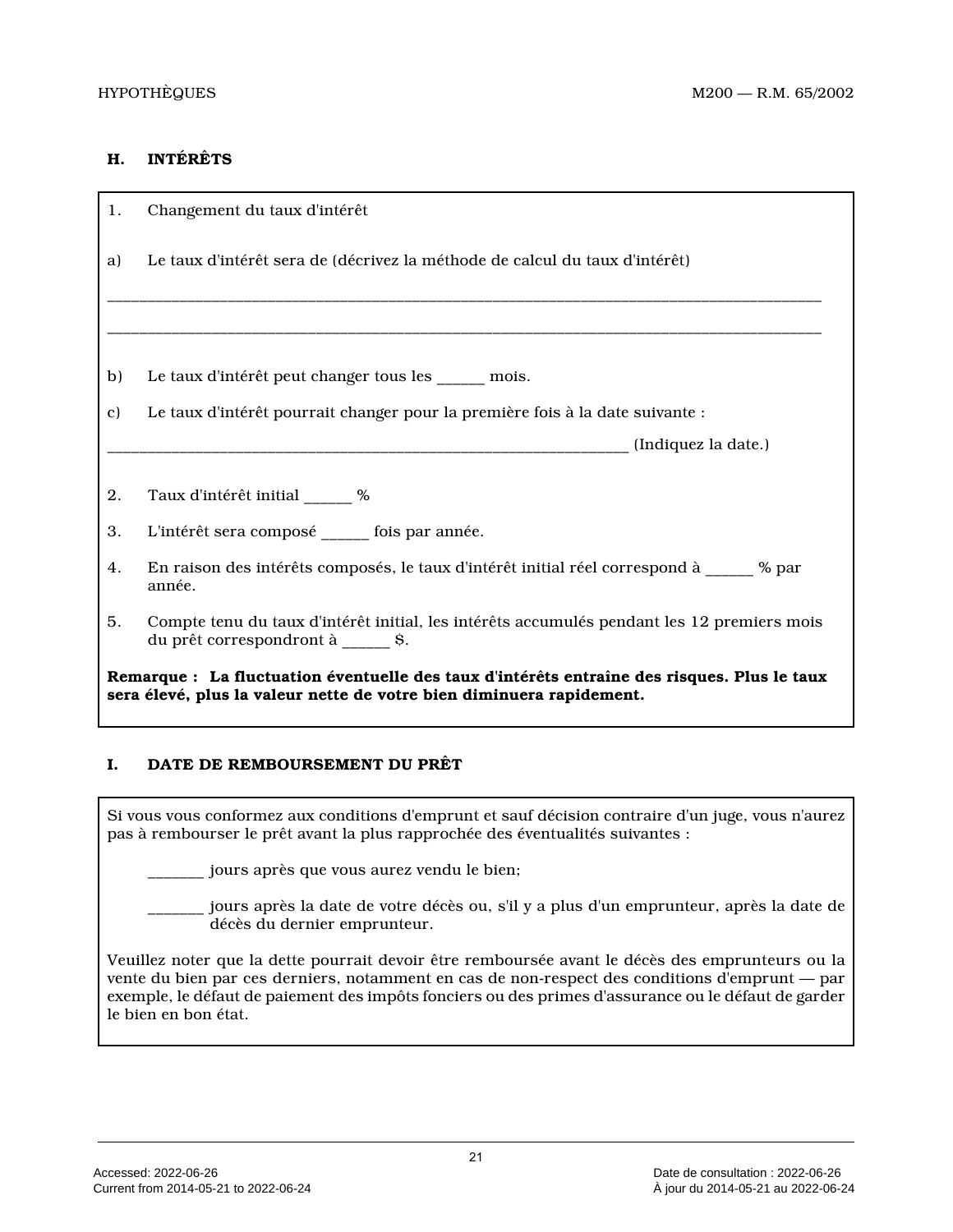# **J. REMBOURSEMENT ANTICIPÉ**

| 1. | Les remboursements anticipés partiels sont autorisés oui<br>non.<br>(Dans l'affirmative, indiquez les conditions.)                                                            |
|----|-------------------------------------------------------------------------------------------------------------------------------------------------------------------------------|
| 2. | Si le prêt est remboursé en entier par anticipation, il y a une pénalité pour remboursement<br>anticipé oui non.<br>(Dans l'affirmative, indiquez comment elle est calculée.) |
| 3. | Le remboursement anticipé des intérêts accumulés est autorisé oui<br>non.<br>(Indiquez les conditions.)                                                                       |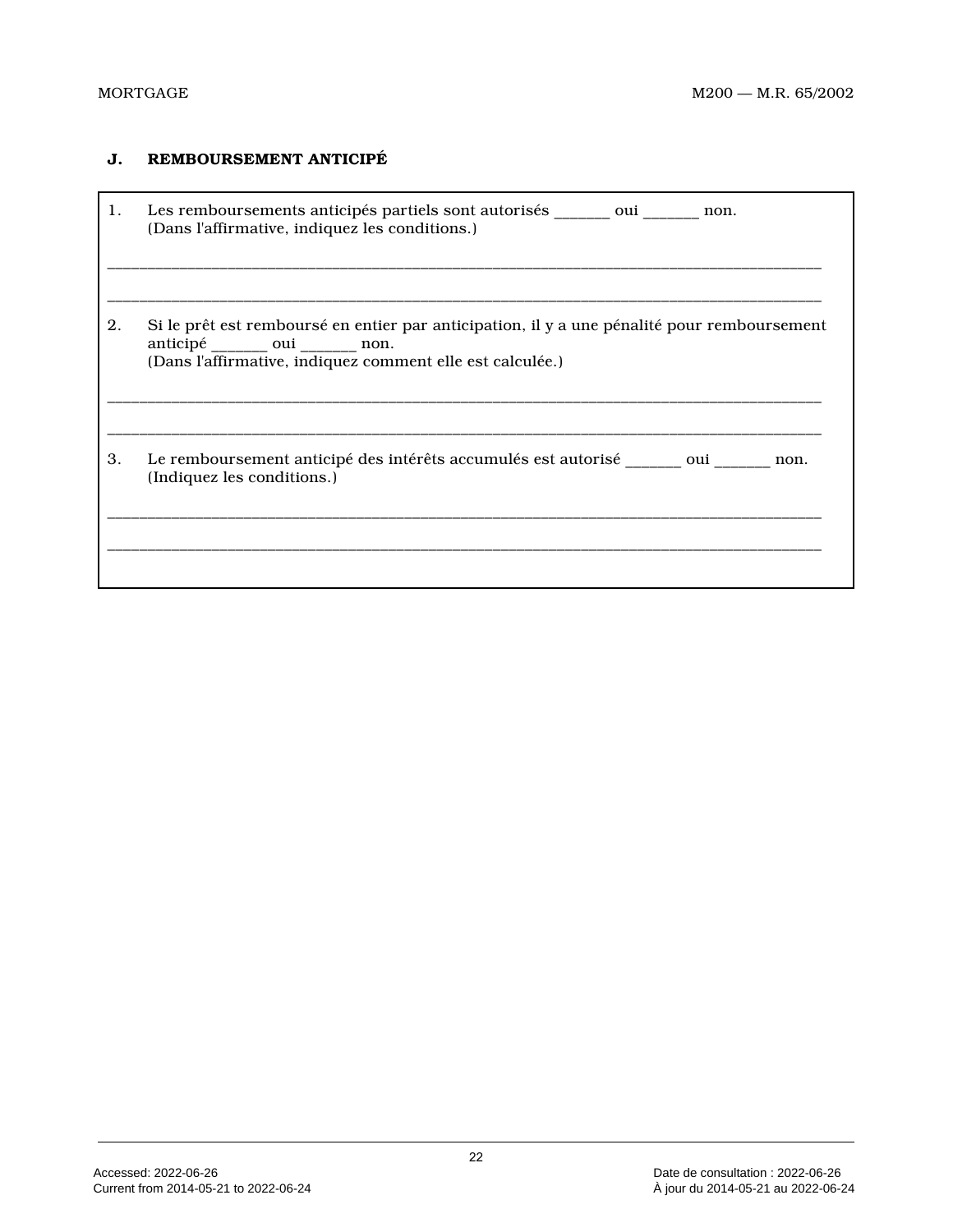# **K. RELEVÉ DE COMPTE**

| 1. | Le prêteur vous fournira gratuitement des relevés de compte tous les _____ mois.                                                                                                                                                                                        |                      |                                         |  |                                                                                                                      |     |     |
|----|-------------------------------------------------------------------------------------------------------------------------------------------------------------------------------------------------------------------------------------------------------------------------|----------------------|-----------------------------------------|--|----------------------------------------------------------------------------------------------------------------------|-----|-----|
| 2. | Ces relevés comprendront les renseignements suivants :                                                                                                                                                                                                                  |                      |                                         |  |                                                                                                                      |     |     |
|    | a)                                                                                                                                                                                                                                                                      | taux d'intérêt       |                                         |  |                                                                                                                      |     |     |
|    |                                                                                                                                                                                                                                                                         | (i) actuel           |                                         |  | oui                                                                                                                  |     | non |
|    |                                                                                                                                                                                                                                                                         | (ii)                 | tous les taux depuis le dernier relevé  |  | oui                                                                                                                  |     | non |
|    | b)                                                                                                                                                                                                                                                                      | montant du prêt      |                                         |  | oui                                                                                                                  |     | non |
|    | montant total exigible à la date du relevé<br>$\mathbf{c}$<br>oui                                                                                                                                                                                                       |                      |                                         |  |                                                                                                                      | non |     |
|    | depuis le dernier relevé, montant des remboursements par anticipation<br>d)                                                                                                                                                                                             |                      |                                         |  |                                                                                                                      |     |     |
|    | (i) des intérêts                                                                                                                                                                                                                                                        |                      |                                         |  | oui ______                                                                                                           |     | non |
|    |                                                                                                                                                                                                                                                                         | (ii) du prêt         |                                         |  | <u>oui</u> and the set of the set of the set of the set of the set of the set of the set of the set of the set of th |     | non |
| 3. |                                                                                                                                                                                                                                                                         |                      | L'emprunteur peut demander un relevé de |  |                                                                                                                      |     |     |
|    |                                                                                                                                                                                                                                                                         | compte en tout temps |                                         |  | oui                                                                                                                  |     | non |
|    |                                                                                                                                                                                                                                                                         |                      | (Indiquez les conditions.)              |  |                                                                                                                      |     |     |
|    |                                                                                                                                                                                                                                                                         |                      |                                         |  |                                                                                                                      |     |     |
| 4. | En vertu de l'article 25 de la Loi sur les hypothèques, vous avez le droit de demander un relevé<br>de compte tous les 12 mois ou lorsque vous en avez besoin pour rembourser le prêt ou vendre<br>le bien. Le prêteur est tenu de vous fournir ce relevé gratuitement. |                      |                                         |  |                                                                                                                      |     |     |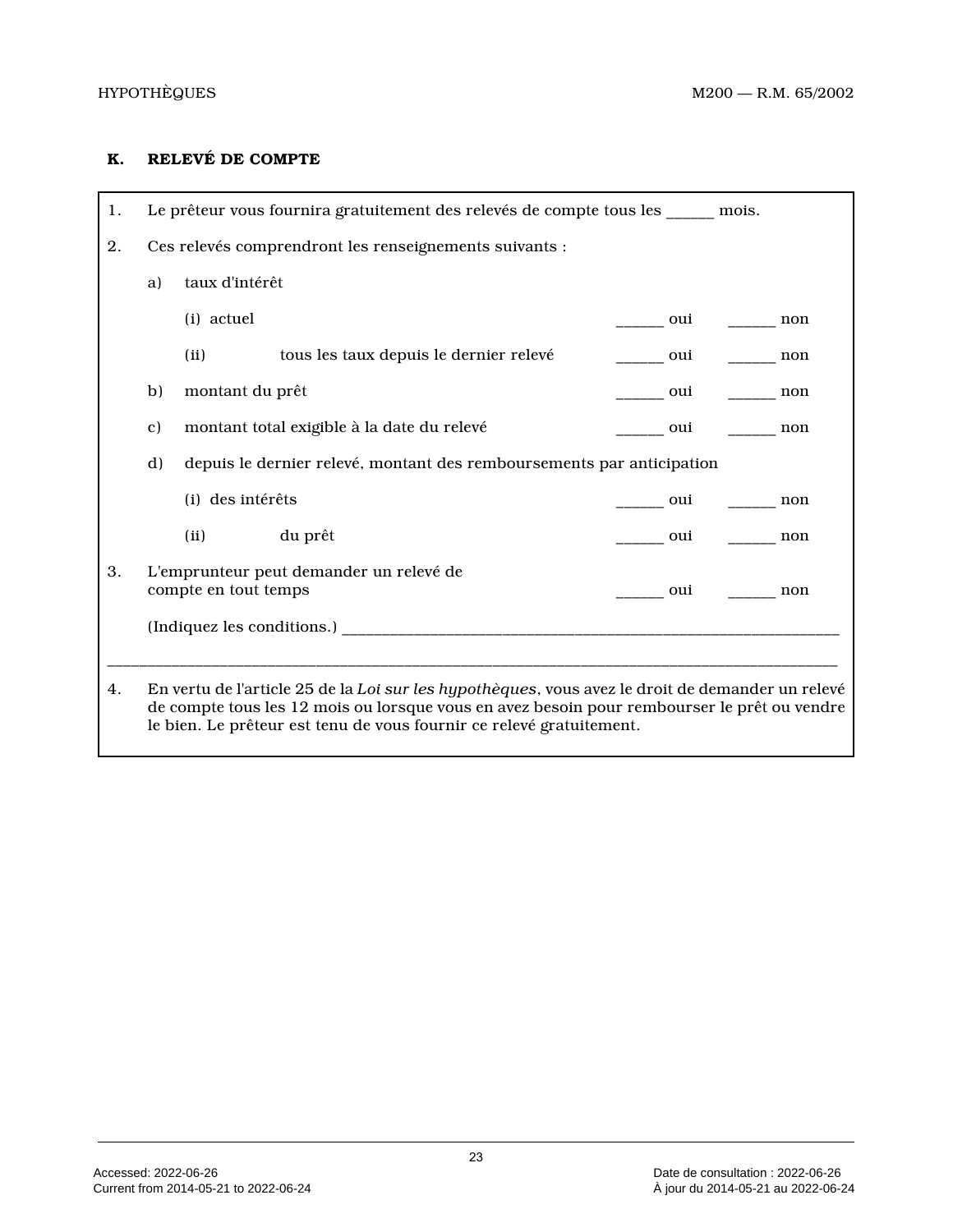### **L. OBTENTION DE CONSEILS**

- 1. Examinez attentivement la présente formule de renseignements.
- 2. Le présent document n'est pas un contrat : il ne fournit pas tous les détails au sujet de l'hypothèque que vous songez à obtenir.
- 3. Vous auriez intérêt à consulter un avocat au sujet de cette hypothèque inversée avant de la signer ou de signer tout autre document entraînant obligatoirement la signature de l'hypothèque.
- 4. Vous auriez également intérêt à consulter une banque, une caisse populaire, un autre établissement financier ou un conseiller financier agréé afin de vérifier qu'une hypothèque inversée s'avère un choix judicieux dans votre cas.
- 5. Vous pourriez aussi consulter un membre de votre famille ou un ami à ce sujet.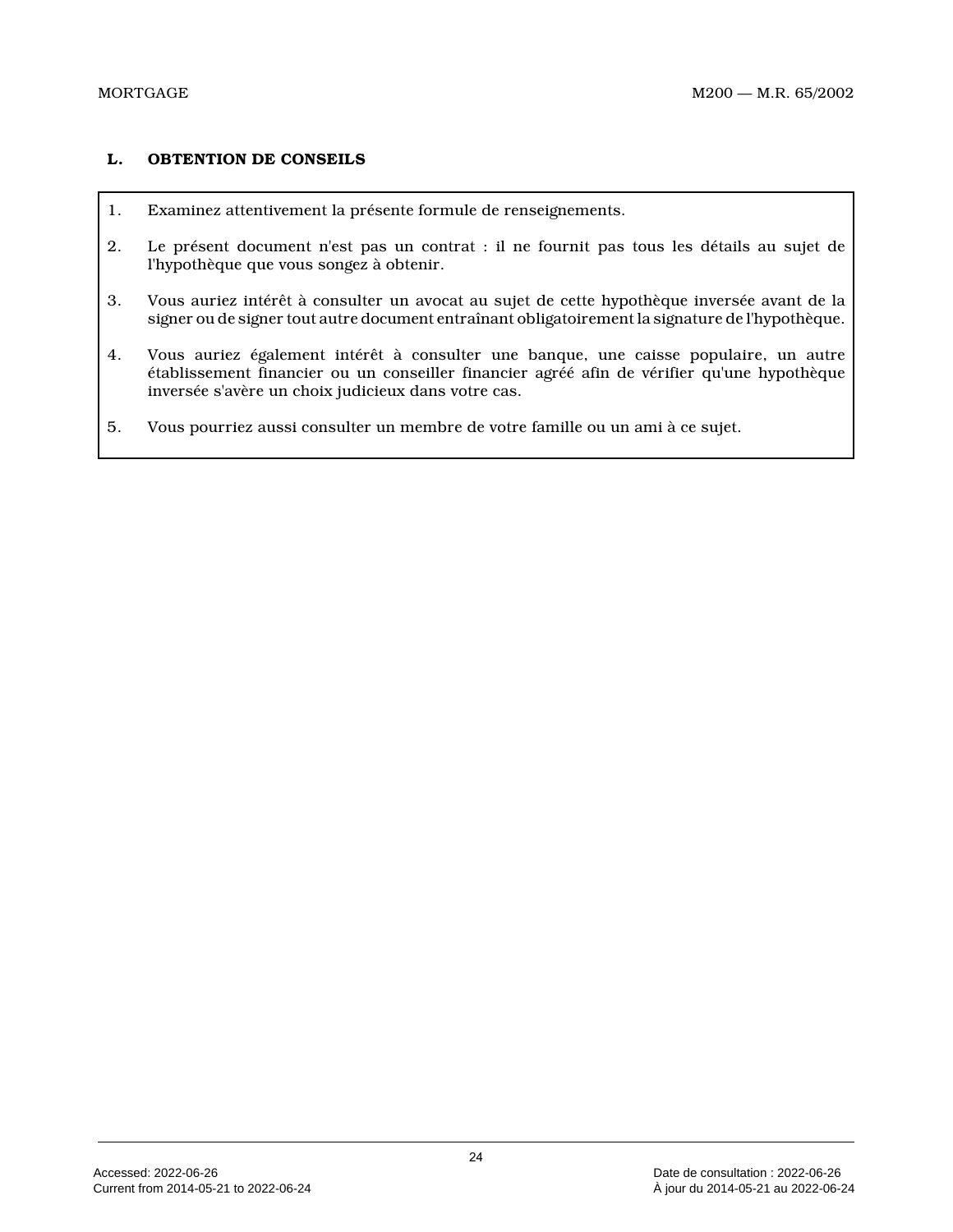# **M. INCIDENCE DU TAUX D'INTÉRÊT, DE LA DURÉE DU PRÊT ET DE LA VALEUR DU BIEN SUR LA VALEUR NETTE**

Les tableaux I et II indiquent l'incidence des taux d'intérêts, de la durée du prêt et de la fluctuation de la valeur de votre bien sur sa valeur nette.

# **TABLEAU I — TAUX D'INTÉRÊT INITIAL**

Dans le tableau I, on suppose que le taux d'intérêt reste stable à \_\_\_\_\_\_\_ % (voir case H.2.). Ce tableau indique l'incidence de la durée du prêt sur la valeur nette du bien. Il fait également état de ce qui se produit si la valeur de votre bien demeure inchangée ou si elle augmente de 1 % par année.

| a) | Valeur du bien (terrain et bâtiments) établie d'après :   |   |  |  |  |
|----|-----------------------------------------------------------|---|--|--|--|
|    | (i) soit le dernier compte d'impôt foncier                | S |  |  |  |
|    | soit la dernière évaluation d'un évaluateur agréé<br>(ii) |   |  |  |  |
| b) | Montant du prêt                                           |   |  |  |  |
| C) | Valeur nette estimative (A moins B)                       |   |  |  |  |
|    | Taux d'intérêt (voir case H.2.)                           |   |  |  |  |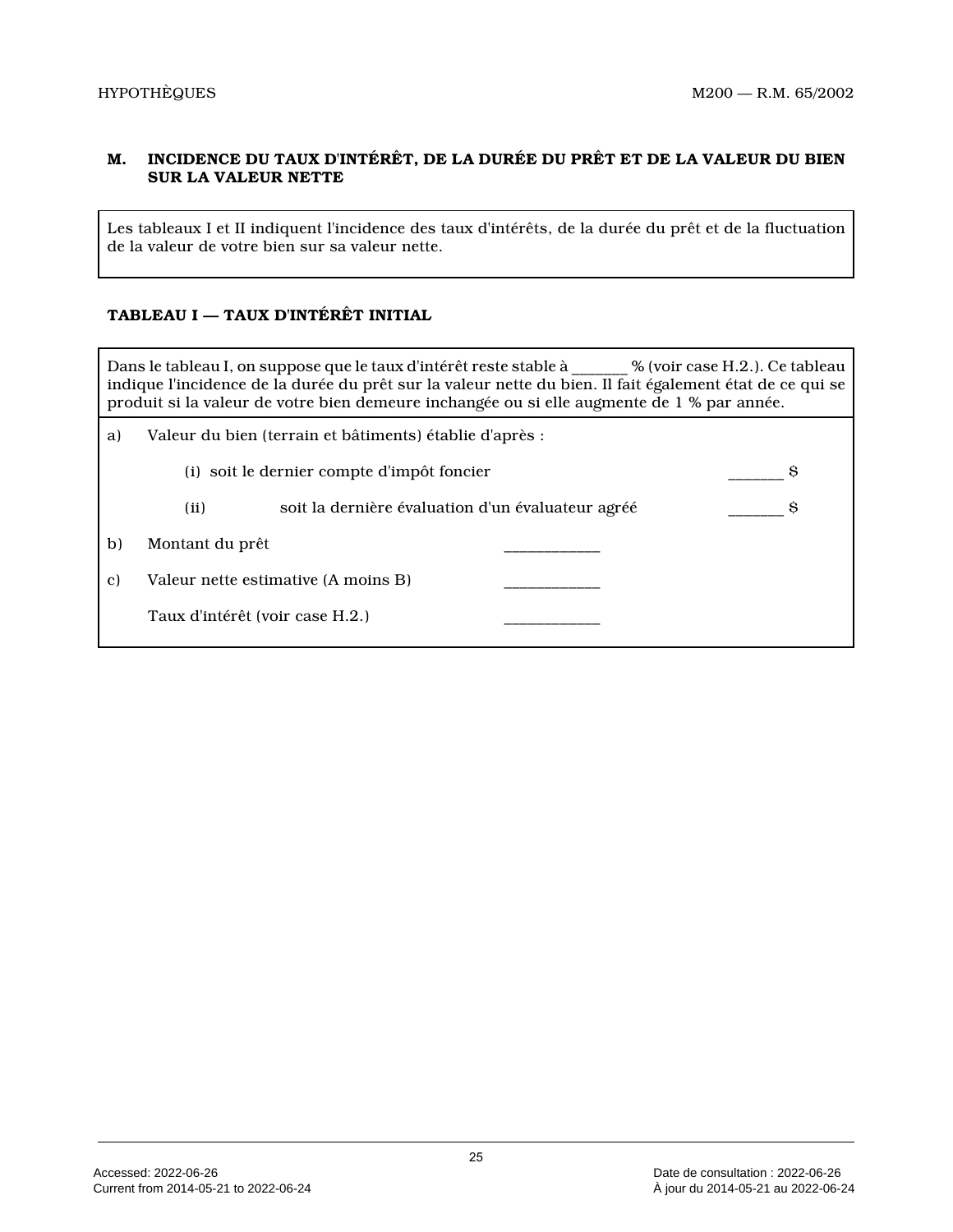|                                                                                                                                                                                                                                                                                                                                                                                                                                                                                                                                                                   |                     | Hypothèses                                         |                                  |                     |                           |
|-------------------------------------------------------------------------------------------------------------------------------------------------------------------------------------------------------------------------------------------------------------------------------------------------------------------------------------------------------------------------------------------------------------------------------------------------------------------------------------------------------------------------------------------------------------------|---------------------|----------------------------------------------------|----------------------------------|---------------------|---------------------------|
|                                                                                                                                                                                                                                                                                                                                                                                                                                                                                                                                                                   |                     | Hausse annuelle de 1 %<br>Valeur du bien inchangée |                                  |                     |                           |
| Fin<br>de la                                                                                                                                                                                                                                                                                                                                                                                                                                                                                                                                                      | Dette<br>exigible A | Valeur du<br>bien B                                | Valeur nette<br><b>B</b> moins A | Valeur du<br>bien C | Valeur nette<br>C moins A |
| $1^{\text{re}}$ année                                                                                                                                                                                                                                                                                                                                                                                                                                                                                                                                             |                     |                                                    |                                  |                     |                           |
| $2^e$ année                                                                                                                                                                                                                                                                                                                                                                                                                                                                                                                                                       |                     |                                                    |                                  |                     |                           |
| $3^e$ année                                                                                                                                                                                                                                                                                                                                                                                                                                                                                                                                                       |                     |                                                    |                                  |                     |                           |
| $4^e$ année                                                                                                                                                                                                                                                                                                                                                                                                                                                                                                                                                       |                     |                                                    |                                  |                     |                           |
| $5e$ année                                                                                                                                                                                                                                                                                                                                                                                                                                                                                                                                                        |                     |                                                    |                                  |                     |                           |
| $6e$ année                                                                                                                                                                                                                                                                                                                                                                                                                                                                                                                                                        |                     |                                                    |                                  |                     |                           |
| $7e$ année                                                                                                                                                                                                                                                                                                                                                                                                                                                                                                                                                        |                     |                                                    |                                  |                     |                           |
| $8e$ année                                                                                                                                                                                                                                                                                                                                                                                                                                                                                                                                                        |                     |                                                    |                                  |                     |                           |
| $9e$ année                                                                                                                                                                                                                                                                                                                                                                                                                                                                                                                                                        |                     |                                                    |                                  |                     |                           |
| $10e$ année                                                                                                                                                                                                                                                                                                                                                                                                                                                                                                                                                       |                     |                                                    |                                  |                     |                           |
| $15e$ année                                                                                                                                                                                                                                                                                                                                                                                                                                                                                                                                                       |                     |                                                    |                                  |                     |                           |
| $20^{\circ}$ année                                                                                                                                                                                                                                                                                                                                                                                                                                                                                                                                                |                     |                                                    |                                  |                     |                           |
| $25e$ année                                                                                                                                                                                                                                                                                                                                                                                                                                                                                                                                                       |                     |                                                    |                                  |                     |                           |
| NOTEZ BIEN QUE LE TABLEAU I REPOSE SUR DES HYPOTHÈSES. LES TAUX D'INTÉRÊT<br>POURRAIENT AUGMENTER DAVANTAGE, AVANT LE REMBOURSEMENT DU PRÊT, QUE CE QUI<br>EST PRÉVU. CES TAUX POURRAIENT AUSSI DIMINUER. PAR AILLEURS, LA VALEUR DE VOTRE<br>BIEN POURRAIT AVOIR FAIT L'OBJET D'UNE HAUSSE PLUS IMPORTANTE QUE CELLE<br>QU'INDIQUE LE TABLEAU OU POURRAIT AVOIR FLUCTUÉ À LA BAISSE. UNE BAISSE DE LA<br>VALEUR DE VOTRE BIEN ENTRAÎNERAIT ÉGALEMENT UNE BAISSE DE LA VALEUR NETTE.<br>CES DONNÉES NE SONT FOURNIES QU'À TITRE D'EXEMPLES POUR VOUS PERMETTRE DE |                     |                                                    |                                  |                     |                           |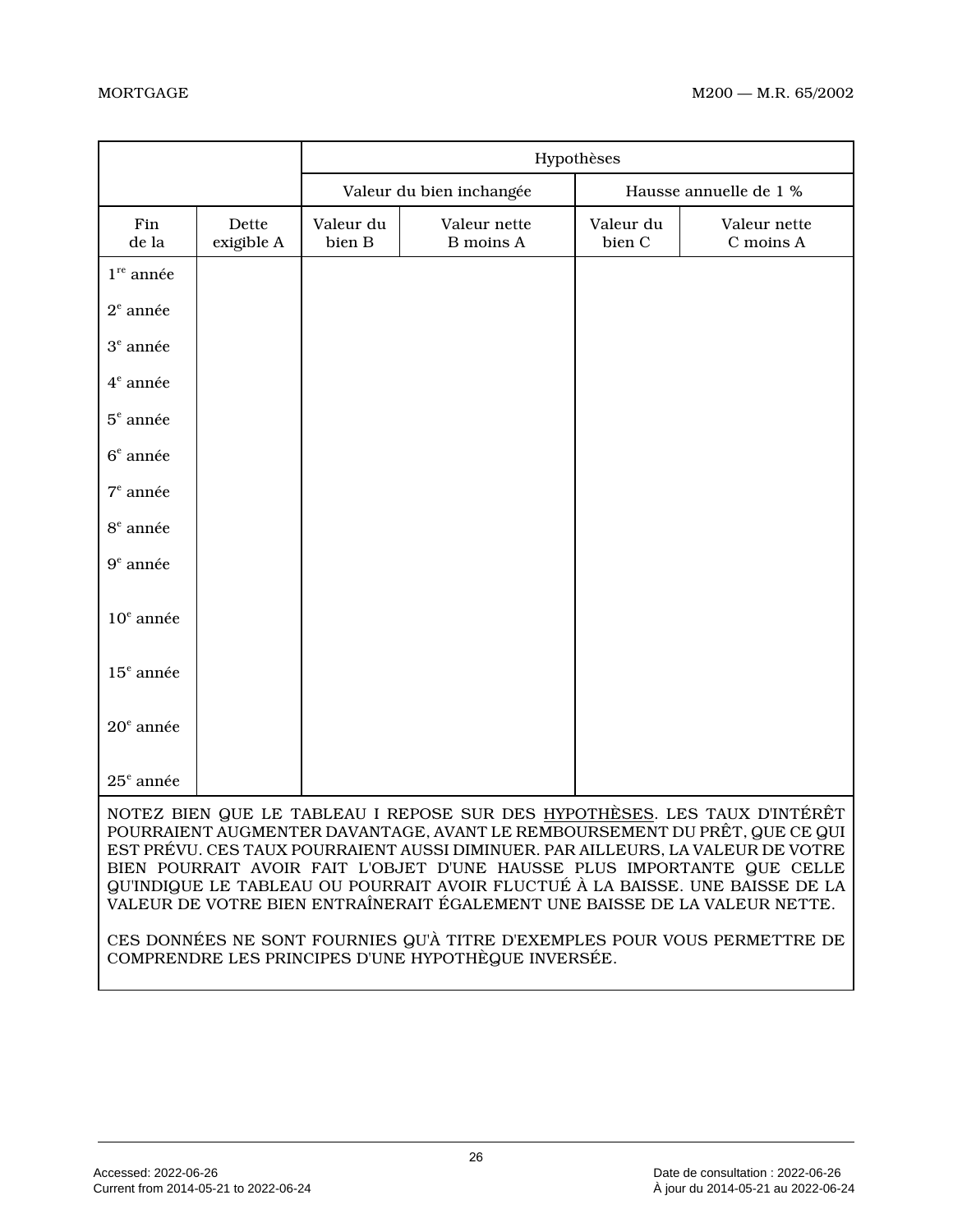# **TABLEAU II — HAUSSE DE DEUX POINTS DE POURCENTAGE PAR RAPPORT AU TAUX D'INTÉRÊT INITIAL**

|    | Dans le tableau II, on suppose que le taux d'intérêt reste stable à ____ %, ce qui représente une fausse<br>de deux points par rapport au taux initial (case H.2. plus deux points de pourcentage). Ce tableau, tout<br>comme le tableau I, indique l'incidence de la durée du prêt sur la valeur nette du bien et fait état de ce<br>qui se produit si la valeur de votre bien demeure inchangée ou si elle augmente de 1 % par année. |                                                   |  |  |  |
|----|-----------------------------------------------------------------------------------------------------------------------------------------------------------------------------------------------------------------------------------------------------------------------------------------------------------------------------------------------------------------------------------------------------------------------------------------|---------------------------------------------------|--|--|--|
| a) | Valeur du bien (terrain et bâtiments) établie d'après :                                                                                                                                                                                                                                                                                                                                                                                 |                                                   |  |  |  |
|    |                                                                                                                                                                                                                                                                                                                                                                                                                                         | (i) soit le dernier compte d'impôt foncier        |  |  |  |
|    | (ii)                                                                                                                                                                                                                                                                                                                                                                                                                                    | soit la dernière évaluation d'un évaluateur agréé |  |  |  |
| b) | Montant du prêt                                                                                                                                                                                                                                                                                                                                                                                                                         |                                                   |  |  |  |
| C) |                                                                                                                                                                                                                                                                                                                                                                                                                                         | Valeur nette estimative (A moins B)               |  |  |  |

Taux d'intérêt (voir case H.2. plus deux points de pourcentage) \_\_\_\_\_\_\_\_\_\_\_\_